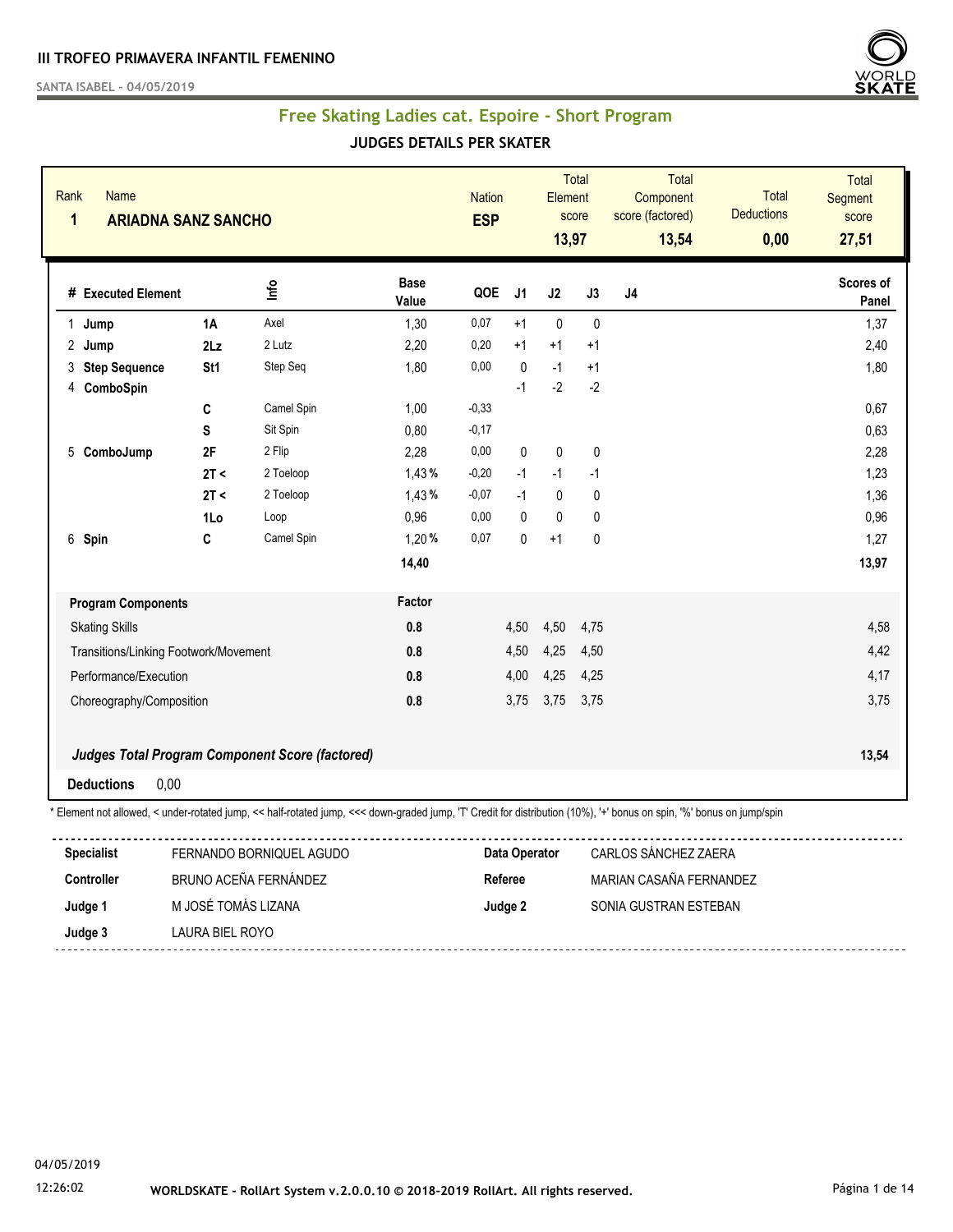| Rank<br>$\overline{2}$ | <b>Name</b>                           |                 | <b>PATRICIA CASTELREANAS MONGE</b>                                                                                                                                   |                      | <b>Nation</b><br><b>ESP</b> |                | Element<br>13,36 | <b>Total</b><br>score | <b>Total</b><br>Component<br>score (factored)<br>12,14 | <b>Total</b><br><b>Deductions</b><br>$-1,00$ | <b>Total</b><br>Segment<br>score<br>24,50 |
|------------------------|---------------------------------------|-----------------|----------------------------------------------------------------------------------------------------------------------------------------------------------------------|----------------------|-----------------------------|----------------|------------------|-----------------------|--------------------------------------------------------|----------------------------------------------|-------------------------------------------|
|                        | # Executed Element                    |                 | ۴ů                                                                                                                                                                   | <b>Base</b><br>Value | QOE                         | J <sub>1</sub> | J2               | J3                    | J <sub>4</sub>                                         |                                              | Scores of<br>Panel                        |
|                        | 1 Jump                                | 1A              | Axel                                                                                                                                                                 | 1,30                 | 0,13                        | $+1$           | $+1$             | $\mathbf{0}$          |                                                        |                                              | 1,43                                      |
|                        | 2 ComboJump                           | 2Lo <           | 2 Loop                                                                                                                                                               | 1,76                 | $-0,27$                     | $-1$           | $-2$             | $-1$                  |                                                        |                                              | 1,49                                      |
|                        |                                       | 2T              | 2 Toeloop                                                                                                                                                            | 2,03%                | $-0,07$                     | $\mathbf{0}$   | $\mathbf 0$      | $-1$                  |                                                        |                                              | 1,96                                      |
|                        |                                       | 2T <            | 2 Toeloop                                                                                                                                                            | 1,30                 | $-0,13$                     | $-1$           | $-1$             | 0                     |                                                        |                                              | 1,17                                      |
|                        |                                       | 1Lo             | Loop                                                                                                                                                                 | 0,96                 | 0,00                        | $\Omega$       | $\mathbf{0}$     | $\mathbf{0}$          |                                                        |                                              | 0,96                                      |
|                        | 3 Spin                                | C               | Camel Spin                                                                                                                                                           | 1,35%                | 0,27                        | $+2$           | $+1$             | $+1$                  |                                                        |                                              | 1,62                                      |
| 4                      | Jump                                  | 2 <sub>Lz</sub> | 2 Lutz                                                                                                                                                               | 2.20                 | 0.13                        | $\Omega$       | $+1$             | $+1$                  |                                                        |                                              | 2,33                                      |
| 5                      | <b>Step Sequence</b>                  | St <sub>2</sub> | Step Seq                                                                                                                                                             | 2,30                 | 0,10                        | $+1$           | 0                | $\mathbf{0}$          |                                                        |                                              | 2,40                                      |
| 6                      | ComboSpin                             |                 |                                                                                                                                                                      |                      |                             | $-3$           | $-3$             | $-3$                  |                                                        |                                              |                                           |
|                        |                                       | C               | Camel Spin                                                                                                                                                           | $1,00*$              |                             |                |                  |                       |                                                        |                                              |                                           |
|                        |                                       | <b>NLSit</b>    | Sit Spin No Level                                                                                                                                                    | $0,00*$              |                             |                |                  |                       |                                                        |                                              |                                           |
|                        |                                       |                 |                                                                                                                                                                      | 13,20                |                             |                |                  |                       |                                                        |                                              | 13,36                                     |
|                        | <b>Program Components</b>             |                 |                                                                                                                                                                      | Factor               |                             |                |                  |                       |                                                        |                                              |                                           |
|                        | <b>Skating Skills</b>                 |                 |                                                                                                                                                                      | 0.8                  |                             | 3,75           | 3,75             | 3,75                  |                                                        |                                              | 3,75                                      |
|                        | Transitions/Linking Footwork/Movement |                 |                                                                                                                                                                      | 0.8                  |                             | 4,00           | 4,00             | 4,00                  |                                                        |                                              | 4,00                                      |
|                        | Performance/Execution                 |                 |                                                                                                                                                                      | 0.8                  |                             | 3,50           | 3,50             | 3,50                  |                                                        |                                              | 3,50                                      |
|                        | Choreography/Composition              |                 |                                                                                                                                                                      | 0.8                  |                             | 3,75           | 4,00             | 4,00                  |                                                        |                                              | 3,92                                      |
|                        |                                       |                 |                                                                                                                                                                      |                      |                             |                |                  |                       |                                                        |                                              |                                           |
|                        |                                       |                 | Judges Total Program Component Score (factored)                                                                                                                      |                      |                             |                |                  |                       |                                                        |                                              | 12,14                                     |
|                        | <b>Deductions</b><br>$-1,00$          | Falls:1         |                                                                                                                                                                      |                      |                             |                |                  |                       |                                                        |                                              |                                           |
|                        |                                       |                 | * Element not allowed, < under-rotated jump, << half-rotated jump, <<< down-graded jump, 'T Credit for distribution (10%), '+' bonus on spin, '%' bonus on jump/spin |                      |                             |                |                  |                       |                                                        |                                              |                                           |
|                        | <b>Specialist</b>                     |                 | FERNANDO BORNIQUEL AGUDO                                                                                                                                             |                      |                             | Data Operator  |                  |                       | CARLOS SÁNCHEZ ZAERA                                   |                                              |                                           |
|                        | <b>Controller</b>                     |                 | BRUNO ACEÑA FERNÁNDEZ                                                                                                                                                |                      | Referee                     |                |                  |                       | MARIAN CASAÑA FERNANDEZ                                |                                              |                                           |

| --------- |                     | .       |                       |
|-----------|---------------------|---------|-----------------------|
| Judge 1   | M JOSÉ TOMÁS LIZANA | Judge 2 | SONIA GUSTRAN ESTEBAN |
| Judge 3   | LAURA BIEL ROYO     |         |                       |
|           |                     |         |                       |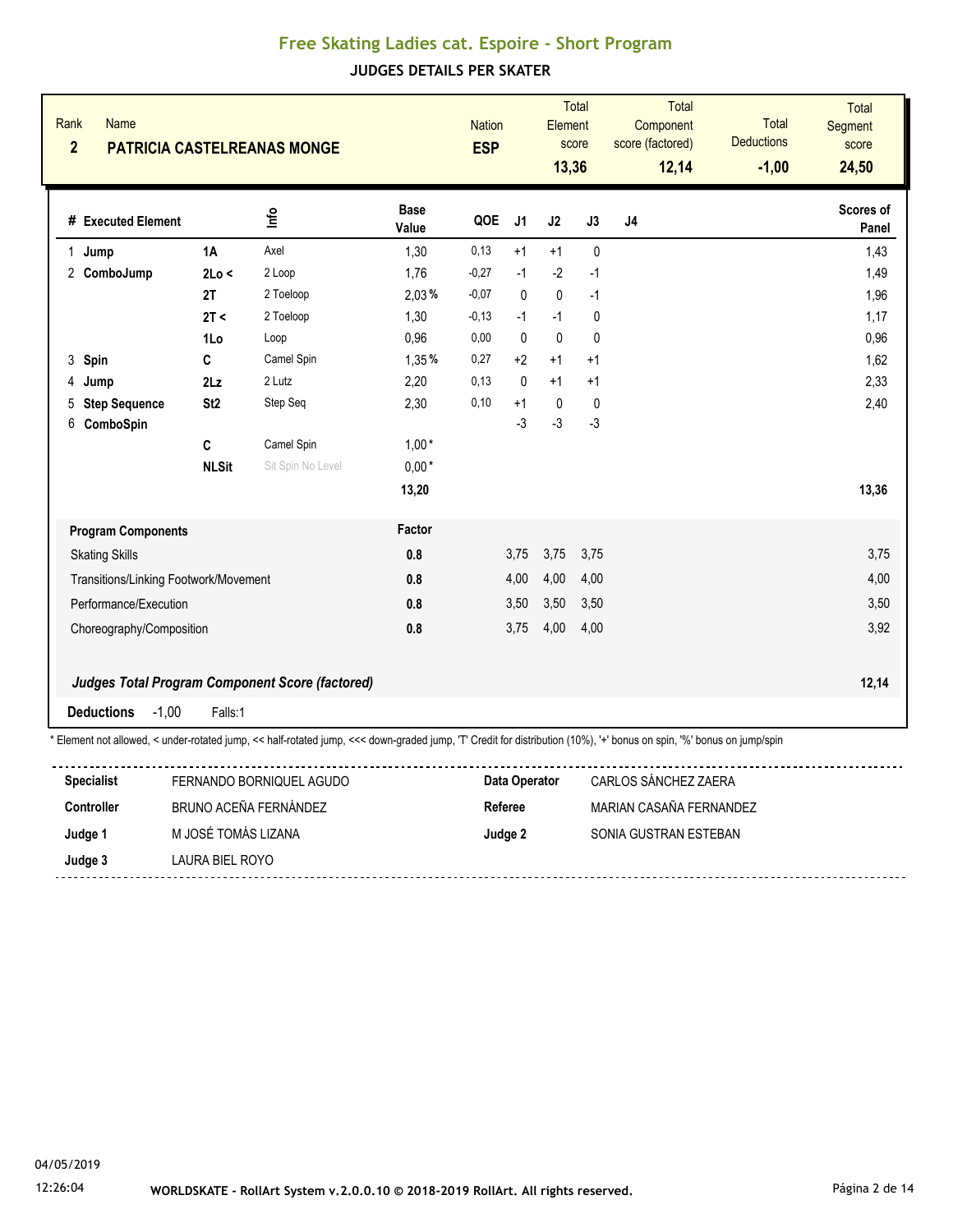| Rank<br>$\overline{\mathbf{3}}$ | <b>Name</b><br><b>INES MANZANO SOTO</b> |                 |                                                 |                      | <b>Nation</b><br><b>ESP</b> |                | Element<br>11,07 | <b>Total</b><br>score | Total<br>Component<br>score (factored)<br>9,94 | Total<br><b>Deductions</b><br>0,00 | <b>Total</b><br><b>Segment</b><br>score<br>21,01 |
|---------------------------------|-----------------------------------------|-----------------|-------------------------------------------------|----------------------|-----------------------------|----------------|------------------|-----------------------|------------------------------------------------|------------------------------------|--------------------------------------------------|
|                                 | # Executed Element                      |                 | lnfo                                            | <b>Base</b><br>Value | QOE                         | J <sub>1</sub> | J2               | J3                    | J <sub>4</sub>                                 |                                    | Scores of<br>Panel                               |
| 1.                              | Jump                                    | 2S              | 2 Salchow                                       | 1,70                 | $-0,07$                     | $-1$           | $\pmb{0}$        | $\pmb{0}$             |                                                |                                    | 1,63                                             |
|                                 | 2 ComboJump                             | 1A              | Axel                                            | 1,40                 | 0,00                        | $\mathbf{0}$   | $\pmb{0}$        | 0                     |                                                |                                    | 1,40                                             |
|                                 |                                         | <b>NJ</b>       | No Jump                                         | 0,00                 | 0.00                        | $\bigcap$      | $\bigcirc$       | $\sqrt{ }$            |                                                |                                    | 0,00                                             |
|                                 |                                         | 2S              | 2 Salchow                                       | 1,85                 | $-0,07$                     | $-1$           | $\mathbf 0$      | $\pmb{0}$             |                                                |                                    | 1,78                                             |
| 3                               | ComboSpin                               |                 |                                                 |                      |                             | 0              | $-1$             | $-2$                  |                                                |                                    |                                                  |
|                                 |                                         | C               | Camel Spin                                      | 1,00                 | $-0,20$                     |                |                  |                       |                                                |                                    | 0,80                                             |
|                                 |                                         | S               | Sit Spin                                        | 0,96%                | $-0,10$                     |                |                  |                       |                                                |                                    | 0,86                                             |
| 4                               | Jump                                    | 1A              | Axel                                            | 1,30                 | 0,00                        | $\mathbf{0}$   | $\mathbf{0}$     | $\mathbf{0}$          |                                                |                                    | 1,30                                             |
| 5                               | <b>Step Sequence</b>                    | St <sub>1</sub> | Step Seq                                        | 1,80                 | 0,10                        | $\mathbf{0}$   | $\mathbf{0}$     | $+1$                  |                                                |                                    | 1,90                                             |
|                                 | 6 Spin                                  | C               | Camel Spin                                      | 1,20%                | 0,20                        | $+1$           | $+1$             | $+1$                  |                                                |                                    | 1,40                                             |
|                                 |                                         |                 |                                                 | 11,21                |                             |                |                  |                       |                                                |                                    | 11,07                                            |
|                                 | <b>Program Components</b>               |                 |                                                 | Factor               |                             |                |                  |                       |                                                |                                    |                                                  |
|                                 | <b>Skating Skills</b>                   |                 |                                                 | 0.8                  |                             | 2,75           | 3,00             | 3,00                  |                                                |                                    | 2,92                                             |
|                                 | Transitions/Linking Footwork/Movement   |                 |                                                 | 0.8                  |                             | 3,00           | 3,00             | 3,25                  |                                                |                                    | 3,08                                             |
|                                 | Performance/Execution                   |                 |                                                 | 0.8                  |                             | 3,25           | 3,50             | 3,00                  |                                                |                                    | 3,25                                             |
|                                 | Choreography/Composition                |                 |                                                 | 0.8                  |                             | 3,00           | 3,25             | 3,25                  |                                                |                                    | 3,17                                             |
|                                 |                                         |                 | Judges Total Program Component Score (factored) |                      |                             |                |                  |                       |                                                |                                    | 9,94                                             |
|                                 | 0,00<br><b>Deductions</b>               |                 |                                                 |                      |                             |                |                  |                       |                                                |                                    |                                                  |

\* Element not allowed, < under-rotated jump, << half-rotated jump, <<< down-graded jump, 'T' Credit for distribution (10%), '+' bonus on spin, '%' bonus on jump/spin

| <b>Specialist</b> | FERNANDO BORNIQUEL AGUDO | Data Operator | CARLOS SÁNCHEZ ZAERA    |
|-------------------|--------------------------|---------------|-------------------------|
| <b>Controller</b> | BRUNO ACEÑA FERNÁNDEZ    | Referee       | MARIAN CASAÑA FFRNANDFZ |
| Judge 1           | M JOSÉ TOMÁS LIZANA      | Judge 2       | SONIA GUSTRAN ESTEBAN   |
| Judge 3           | LAURA BIEL ROYO          |               |                         |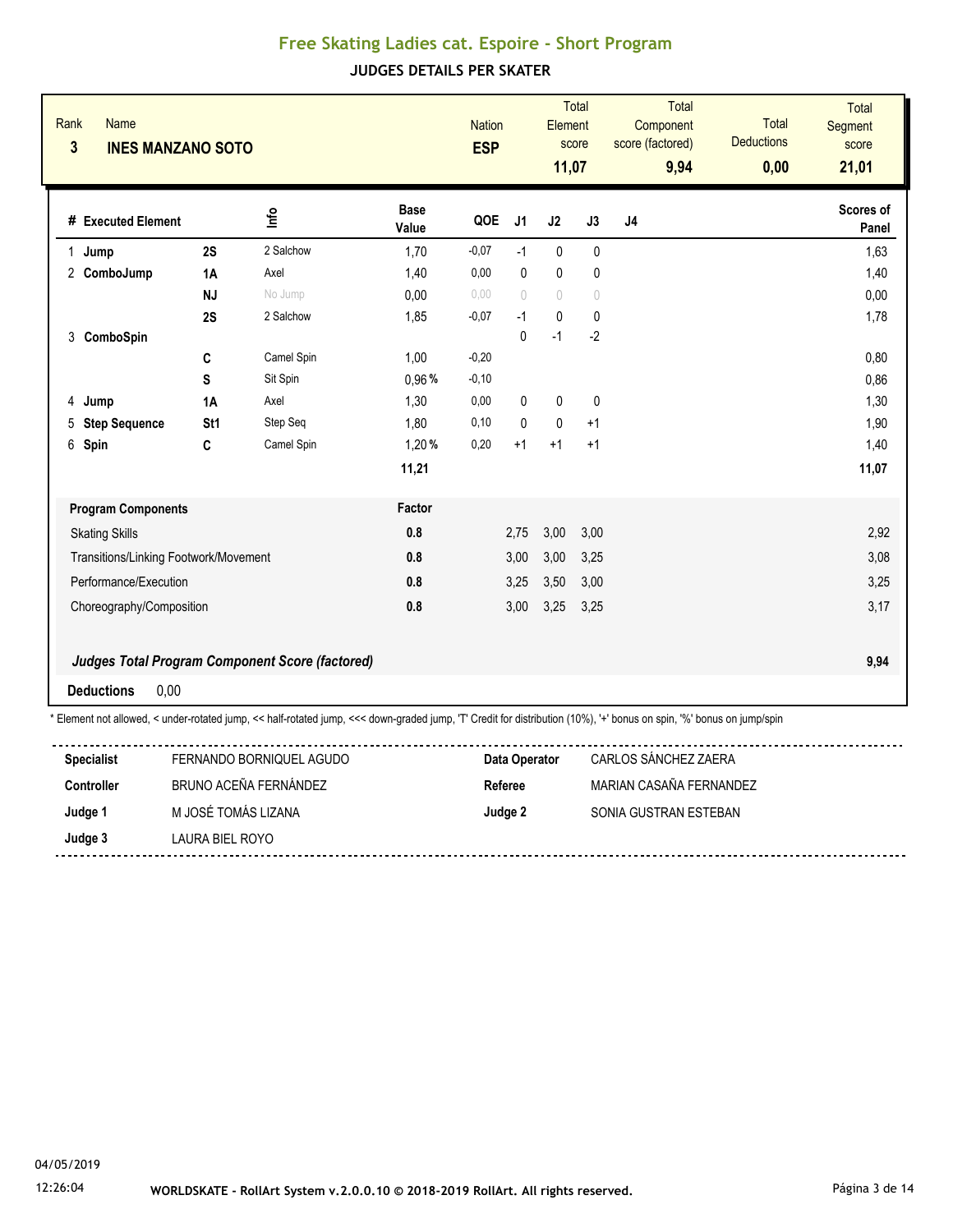| Rank<br>$\overline{\mathbf{4}}$ | Name                      | <b>PAULA BENITO BIELA</b>             |                                                                                                                                                                       |                      | <b>Nation</b><br><b>ESP</b> |                | Element                          | <b>Total</b><br>score<br>9,49    | Total<br>Component<br>score (factored)<br>13,47 | <b>Total</b><br><b>Deductions</b><br>$-2,00$ | <b>Total</b><br>Segment<br>score<br>20,96 |
|---------------------------------|---------------------------|---------------------------------------|-----------------------------------------------------------------------------------------------------------------------------------------------------------------------|----------------------|-----------------------------|----------------|----------------------------------|----------------------------------|-------------------------------------------------|----------------------------------------------|-------------------------------------------|
|                                 | # Executed Element        |                                       | ۵μ                                                                                                                                                                    | <b>Base</b><br>Value | QOE                         | J <sub>1</sub> | J2                               | J3                               | J <sub>4</sub>                                  |                                              | Scores of<br>Panel                        |
|                                 | 1 Step Sequence           | St <sub>2</sub>                       | Step Seq                                                                                                                                                              | 2,30                 | 0,30                        | $+1$           | $+1$                             | $+1$                             |                                                 |                                              | 2,60                                      |
|                                 | 2 Jump                    | <b>1A</b>                             | Axel                                                                                                                                                                  | 1,30                 | 0,07                        | $+1$           | 0                                | $\mathbf 0$                      |                                                 |                                              | 1,37                                      |
| 3                               | ComboSpin                 |                                       |                                                                                                                                                                       |                      |                             | $-1$           | $-2$                             | $-2$                             |                                                 |                                              |                                           |
|                                 |                           | S                                     | Sit Spin                                                                                                                                                              | $0,96*$              |                             |                |                                  |                                  |                                                 |                                              |                                           |
|                                 |                           | <b>NLCam</b>                          | Camel Spin No Level                                                                                                                                                   | $0,00*$              |                             |                |                                  |                                  |                                                 |                                              |                                           |
| 4                               | Jump                      | 2F <                                  | 2 Flip                                                                                                                                                                | 1,40                 | $-0,50$                     | $-3$           | $-3$                             | $-3$                             |                                                 |                                              | 0,90                                      |
|                                 | 5 ComboJump               | 2F                                    | 2 Flip                                                                                                                                                                | 2,28                 | 0,00                        | $\mathbf{0}$   | $\pmb{0}$                        | $\mathbf{0}$                     |                                                 |                                              | 2,28                                      |
|                                 |                           | 2T                                    | 2 Toeloop                                                                                                                                                             | 2,03%                | $-0,17$                     | $-2$           | $\mathbf 0$                      | $-1$                             |                                                 |                                              | 1,86                                      |
|                                 |                           | <b>NJ</b>                             | No Jump                                                                                                                                                               | 0,00                 | 0.00                        | $\bigcap$      | $\begin{array}{c} \n\end{array}$ | $\theta$                         |                                                 |                                              | 0,00                                      |
|                                 |                           | 1S                                    | Salchow                                                                                                                                                               | 0,61                 | $-0,13$                     | $-2$           | $-2$                             | $\mathbf 0$                      |                                                 |                                              | 0,48                                      |
|                                 | 6 Spin                    | <b>NLCam</b>                          | Camel Spin No Level                                                                                                                                                   | 0,00                 | 0,00                        | $\bigcap$      | $\bigcirc$                       | $\begin{array}{c} \n\end{array}$ |                                                 |                                              | 0,00                                      |
|                                 |                           |                                       |                                                                                                                                                                       | 10,88                |                             |                |                                  |                                  |                                                 |                                              | 9,49                                      |
|                                 | <b>Program Components</b> |                                       |                                                                                                                                                                       | Factor               |                             |                |                                  |                                  |                                                 |                                              |                                           |
|                                 | <b>Skating Skills</b>     |                                       |                                                                                                                                                                       | 0.8                  |                             | 4,00           | 3,75                             | 4,25                             |                                                 |                                              | 4,00                                      |
|                                 |                           | Transitions/Linking Footwork/Movement |                                                                                                                                                                       | 0.8                  |                             | 4,50           | 4,50                             | 4,25                             |                                                 |                                              | 4,42                                      |
|                                 | Performance/Execution     |                                       |                                                                                                                                                                       | 0.8                  |                             | 4,00           | 4,00                             | 4,00                             |                                                 |                                              | 4,00                                      |
|                                 | Choreography/Composition  |                                       |                                                                                                                                                                       | 0.8                  |                             | 4,50           | 4,50                             | 4,25                             |                                                 |                                              | 4,42                                      |
|                                 |                           |                                       | Judges Total Program Component Score (factored)                                                                                                                       |                      |                             |                |                                  |                                  |                                                 |                                              | 13,47                                     |
|                                 | <b>Deductions</b>         | $-2,00$<br>Falls:2                    |                                                                                                                                                                       |                      |                             |                |                                  |                                  |                                                 |                                              |                                           |
|                                 |                           |                                       | * Element not allowed, < under-rotated jump, << half-rotated jump, <<< down-graded jump, 'T' Credit for distribution (10%), '+' bonus on spin, '%' bonus on jump/spin |                      |                             |                |                                  |                                  |                                                 |                                              |                                           |
|                                 | <b>Specialist</b>         |                                       | FERNANDO BORNIQUEL AGUDO                                                                                                                                              |                      |                             | Data Operator  |                                  |                                  | CARLOS SÁNCHEZ ZAERA                            |                                              |                                           |
|                                 | $C$ ontrollor             | DOUNO ACEÑA FEDMÁNDEZ                 |                                                                                                                                                                       |                      |                             |                | $D = 5$                          |                                  | MADIAN CACAÑA FEDNIANDEZ                        |                                              |                                           |

| <b>ODGOIUIS</b>   | LI SI SA JEDO DON SI SODO OD OD | <b>DUM OPCIANI</b> | <b>UNILUU UNIVU ILL LALIVI</b> |
|-------------------|---------------------------------|--------------------|--------------------------------|
| <b>Controller</b> | BRUNO ACEÑA FERNÁNDEZ           | Referee            | MARIAN CASAÑA FERNANDEZ        |
| Judge 1           | M JOSÉ TOMÁS LIZANA             | Judge 2            | SONIA GUSTRAN ESTEBAN          |
| Judge 3           | LAURA BIEL ROYO                 |                    |                                |
|                   |                                 |                    |                                |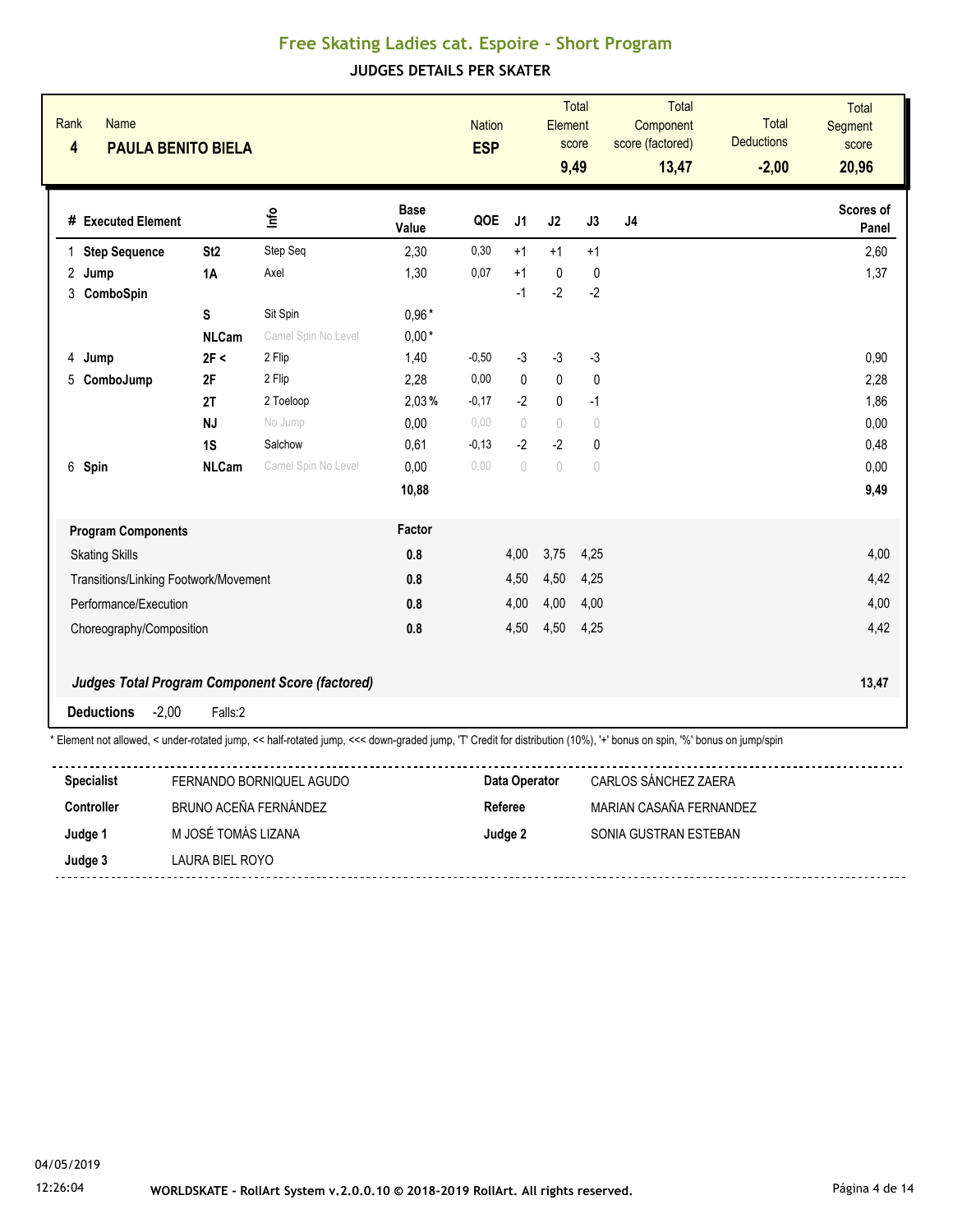| Rank<br>$5\phantom{a}$ | <b>Name</b><br><b>IVANNA CALAVIA DEA</b> |                 |                                                                                                                                                                       |                      | <b>Nation</b><br><b>ESP</b> |                | Element     | Total<br>score<br>9,20           | Total<br>Component<br>score (factored)<br>11,47 | Total<br><b>Deductions</b><br>0,00 | Total<br>Segment<br>score<br>20,67 |
|------------------------|------------------------------------------|-----------------|-----------------------------------------------------------------------------------------------------------------------------------------------------------------------|----------------------|-----------------------------|----------------|-------------|----------------------------------|-------------------------------------------------|------------------------------------|------------------------------------|
|                        | # Executed Element                       |                 | ۴ů                                                                                                                                                                    | <b>Base</b><br>Value | QOE                         | J <sub>1</sub> | J2          | J3                               | J4                                              |                                    | Scores of<br>Panel                 |
|                        | ComboJump                                | 2T <            | 2 Toeloop                                                                                                                                                             | 1,30                 | $-0,13$                     | $-1$           | $-1$        | $\mathbf{0}$                     |                                                 |                                    | 1,17                               |
|                        |                                          | 2T <            | 2 Toeloop                                                                                                                                                             | 1,43%                | $-0,23$                     | $-1$           | $-1$        | $-2$                             |                                                 |                                    | 1,20                               |
|                        |                                          | <b>NJ</b>       | No Jump                                                                                                                                                               | 0,00                 | 0,00                        | $\bigcap$      | $\bigcirc$  | $\begin{array}{c} \n\end{array}$ |                                                 |                                    | 0,00                               |
|                        |                                          | 2S <            | 2 Salchow                                                                                                                                                             | 1,30                 | $-0,20$                     | $-1$           | $-1$        | $-1$                             |                                                 |                                    | 1,10                               |
|                        | 2 ComboSpin                              |                 |                                                                                                                                                                       |                      |                             | $-1$           | $-3$        | $-3$                             |                                                 |                                    |                                    |
|                        |                                          | $\mathbf{C}$    | Camel Spin                                                                                                                                                            | $1,00*$              |                             |                |             |                                  |                                                 |                                    |                                    |
|                        |                                          | <b>NLSit</b>    | Sit Spin No Level                                                                                                                                                     | $0,00*$              |                             |                |             |                                  |                                                 |                                    |                                    |
| 3                      | Jump                                     | 2F <            | 2 Flip                                                                                                                                                                | 1,40                 | $-0,27$                     | $-1$           | $-2$        | $-1$                             |                                                 |                                    | 1,13                               |
| 4                      | <b>Step Sequence</b>                     | St <sub>1</sub> | Step Seq                                                                                                                                                              | 1,80                 | $-0,10$                     | $-1$           | $\mathbf 0$ | 0                                |                                                 |                                    | 1,70                               |
| 5                      | Jump                                     | <b>1A</b>       | Axel                                                                                                                                                                  | 1,30                 | 0,20                        | $+1$           | $+1$        | $+1$                             |                                                 |                                    | 1,50                               |
|                        | 6 Spin                                   | $\mathbf{C}$    | Camel Spin                                                                                                                                                            | 1,20%                | 0,20                        | $+1$           | $+1$        | $+1$                             |                                                 |                                    | 1,40                               |
|                        |                                          |                 |                                                                                                                                                                       | 10,73                |                             |                |             |                                  |                                                 |                                    | 9,20                               |
|                        | <b>Program Components</b>                |                 |                                                                                                                                                                       | Factor               |                             |                |             |                                  |                                                 |                                    |                                    |
|                        | <b>Skating Skills</b>                    |                 |                                                                                                                                                                       | 0.8                  |                             | 3,50           | 3,50        | 3,25                             |                                                 |                                    | 3,42                               |
|                        | Transitions/Linking Footwork/Movement    |                 |                                                                                                                                                                       | 0.8                  |                             | 3,75           | 3,75        | 3,50                             |                                                 |                                    | 3,67                               |
|                        | Performance/Execution                    |                 |                                                                                                                                                                       | 0.8                  |                             | 3,50           | 3,75        | 3,00                             |                                                 |                                    | 3,42                               |
|                        | Choreography/Composition                 |                 |                                                                                                                                                                       | 0.8                  |                             | 3,75           | 4,00        | 3,75                             |                                                 |                                    | 3,83                               |
|                        |                                          |                 | <b>Judges Total Program Component Score (factored)</b>                                                                                                                |                      |                             |                |             |                                  |                                                 |                                    | 11,47                              |
|                        | <b>Deductions</b><br>0,00                |                 |                                                                                                                                                                       |                      |                             |                |             |                                  |                                                 |                                    |                                    |
|                        |                                          |                 | * Element not allowed, < under-rotated jump, << half-rotated jump, <<< down-graded jump, 'T' Credit for distribution (10%), '+' bonus on spin, '%' bonus on jump/spin |                      |                             |                |             |                                  |                                                 |                                    |                                    |

| <b>Specialist</b> | FERNANDO BORNIQUEL AGUDO | Data Operator | CARLOS SANCHEZ ZAERA    |
|-------------------|--------------------------|---------------|-------------------------|
| <b>Controller</b> | BRUNO ACEÑA FERNÁNDEZ    | Referee       | MARIAN CASAÑA FERNANDEZ |
| Judge 1           | M JOSÉ TOMÁS LIZANA      | Judge 2       | SONIA GUSTRAN ESTEBAN   |
| Judge 3           | LAURA BIEL ROYO          |               |                         |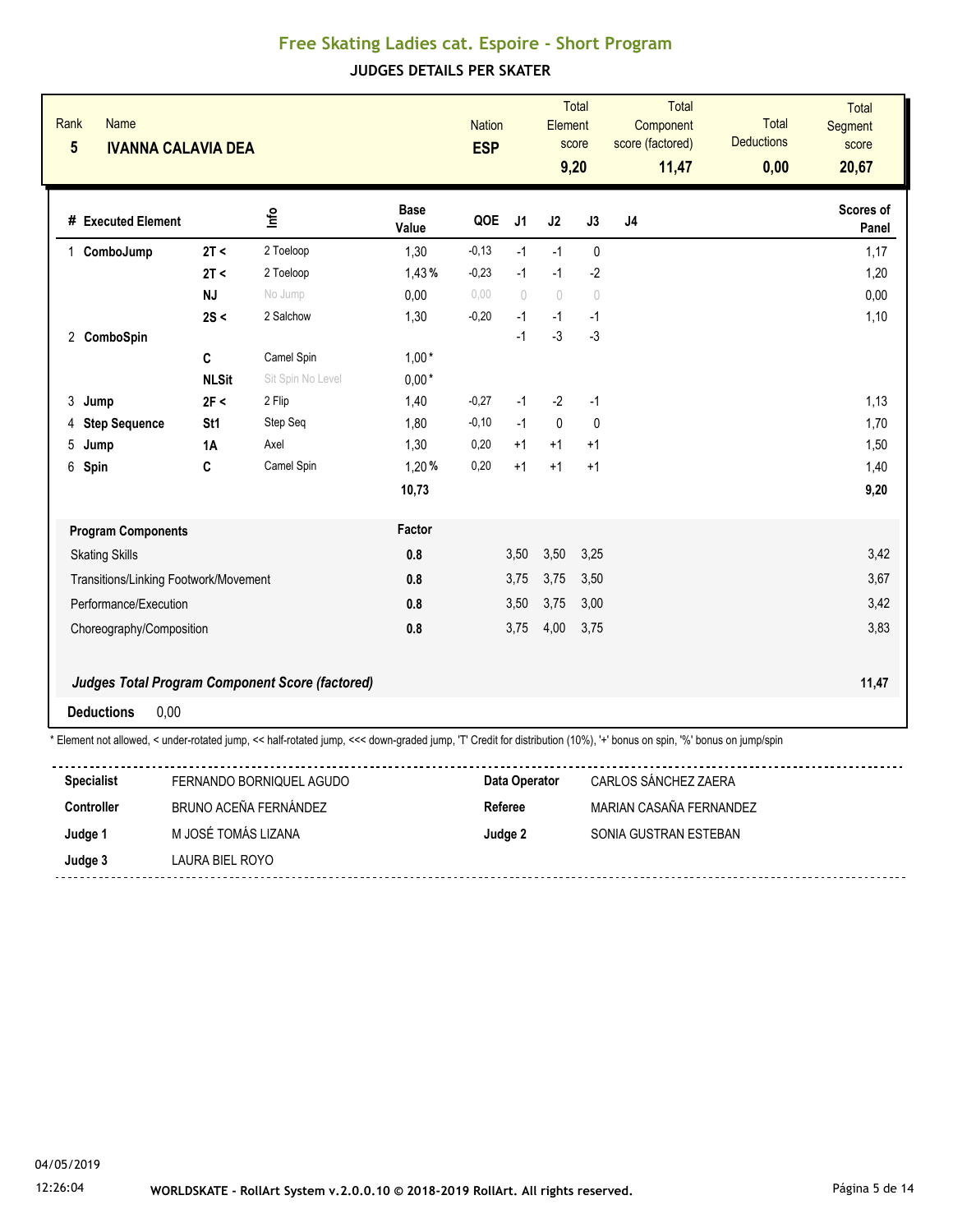| Rank<br>$6\phantom{1}$ | <b>Name</b>                           | <b>MARTINA TENA TURON</b> |                                                                                                                                                                                                   |                      | <b>Nation</b><br><b>ESP</b> |               | Element    | <b>Total</b><br>score<br>7,94    | Total<br>Component<br>score (factored)<br>8,47 | Total<br><b>Deductions</b><br>$-1,00$ | Total<br>Segment<br>score<br>15,41 |
|------------------------|---------------------------------------|---------------------------|---------------------------------------------------------------------------------------------------------------------------------------------------------------------------------------------------|----------------------|-----------------------------|---------------|------------|----------------------------------|------------------------------------------------|---------------------------------------|------------------------------------|
|                        | # Executed Element                    |                           | lnfo                                                                                                                                                                                              | <b>Base</b><br>Value | QOE                         | J1            | J2         | J3                               | J <sub>4</sub>                                 |                                       | Scores of<br>Panel                 |
|                        | 1 Jump                                | 1A                        | Axel                                                                                                                                                                                              | 1,30                 | 0,07                        | 0             | $+1$       | $\pmb{0}$                        |                                                |                                       | 1,37                               |
|                        | 2 Spin                                | C                         | Camel Spin                                                                                                                                                                                        | 1,20%                | 0,20                        | $+1$          | $+1$       | $+1$                             |                                                |                                       | 1,40                               |
|                        | 3 ComboJump                           | 2T <                      | 2 Toeloop                                                                                                                                                                                         | 1,30                 | $-0,20$                     | $-1$          | $-1$       | $-1$                             |                                                |                                       | 1,10                               |
|                        |                                       | <b>NJ</b>                 | No Jump                                                                                                                                                                                           | 0,00                 | 0,00                        | $\bigcap$     | $\bigcirc$ | $\bigcirc$                       |                                                |                                       | 0,00                               |
|                        |                                       | 2S <                      | 2 Salchow                                                                                                                                                                                         | 1,30                 | $-0,20$                     | $-1$          | $-1$       | $-1$                             |                                                |                                       | 1,10                               |
|                        |                                       | 2T <                      | 2 Toeloop                                                                                                                                                                                         | 1,43%                | $-0,23$                     | $-2$          | $-1$       | $-1$                             |                                                |                                       | 1,20                               |
|                        | 4 ComboSpin                           |                           |                                                                                                                                                                                                   |                      |                             | $-3$          | $-3$       | $-3$                             |                                                |                                       |                                    |
|                        |                                       | <b>NLCam</b>              | Camel Spin No Level                                                                                                                                                                               | $0,00*$              |                             |               |            |                                  |                                                |                                       |                                    |
|                        |                                       | <b>NLCam</b>              | Camel Spin No Level                                                                                                                                                                               | $0,00*$              |                             |               |            |                                  |                                                |                                       |                                    |
|                        |                                       | <b>NLSit</b>              | Sit Spin No Level                                                                                                                                                                                 | $0,00*$              |                             |               |            |                                  |                                                |                                       |                                    |
|                        | 5 Jump                                | 2S                        | 2 Salchow                                                                                                                                                                                         | 1,70                 | 0,07                        | 0             | $+1$       | $\mathbf 0$                      |                                                |                                       | 1,77                               |
|                        | 6 Step Sequence                       | <b>NSt</b>                | Steps No Level                                                                                                                                                                                    | 0.00                 | 0.00                        | $\bigcap$     | $\bigcirc$ | $\begin{array}{c} \n\end{array}$ |                                                |                                       | 0,00                               |
|                        |                                       |                           |                                                                                                                                                                                                   | 8,23                 |                             |               |            |                                  |                                                |                                       | 7,94                               |
|                        | <b>Program Components</b>             |                           |                                                                                                                                                                                                   | Factor               |                             |               |            |                                  |                                                |                                       |                                    |
|                        | <b>Skating Skills</b>                 |                           |                                                                                                                                                                                                   | 0.8                  |                             | 3,00          | 3,00       | 2,75                             |                                                |                                       | 2,92                               |
|                        | Transitions/Linking Footwork/Movement |                           |                                                                                                                                                                                                   | 0.8                  |                             | 2,75          | 2,75       | 2,25                             |                                                |                                       | 2,58                               |
|                        | Performance/Execution                 |                           |                                                                                                                                                                                                   | 0.8                  |                             | 2,75          | 2,50       | 2,00                             |                                                |                                       | 2,42                               |
|                        | Choreography/Composition              |                           |                                                                                                                                                                                                   | 0.8                  |                             | 3,00          | 2,75       | 2,25                             |                                                |                                       | 2,67                               |
|                        |                                       |                           | Judges Total Program Component Score (factored)                                                                                                                                                   |                      |                             |               |            |                                  |                                                |                                       | 8,47                               |
|                        | <b>Deductions</b><br>$-1,00$          | Falls:1                   |                                                                                                                                                                                                   |                      |                             |               |            |                                  |                                                |                                       |                                    |
|                        | <b>Specialist</b>                     |                           | * Element not allowed, < under-rotated jump, << half-rotated jump, <<< down-graded jump, 'T' Credit for distribution (10%), '+' bonus on spin, '%' bonus on jump/spin<br>FERNANDO BORNIQUEL AGUDO |                      |                             | Data Operator |            |                                  | CARLOS SÁNCHEZ ZAERA                           |                                       |                                    |

| <b>Specialist</b> | FERNANDO BORNIQUEL AGUDO | Data Operator | CARLOS SÁNCHEZ ZAERA    |
|-------------------|--------------------------|---------------|-------------------------|
| <b>Controller</b> | BRUNO ACEÑA FERNÁNDEZ    | Referee       | MARIAN CASAÑA FERNANDEZ |
| Judge 1           | M JOSÉ TOMÁS LIZANA      | Judge 2       | SONIA GUSTRAN ESTEBAN   |
| Judge 3           | LAURA BIEL ROYO          |               |                         |
|                   |                          |               |                         |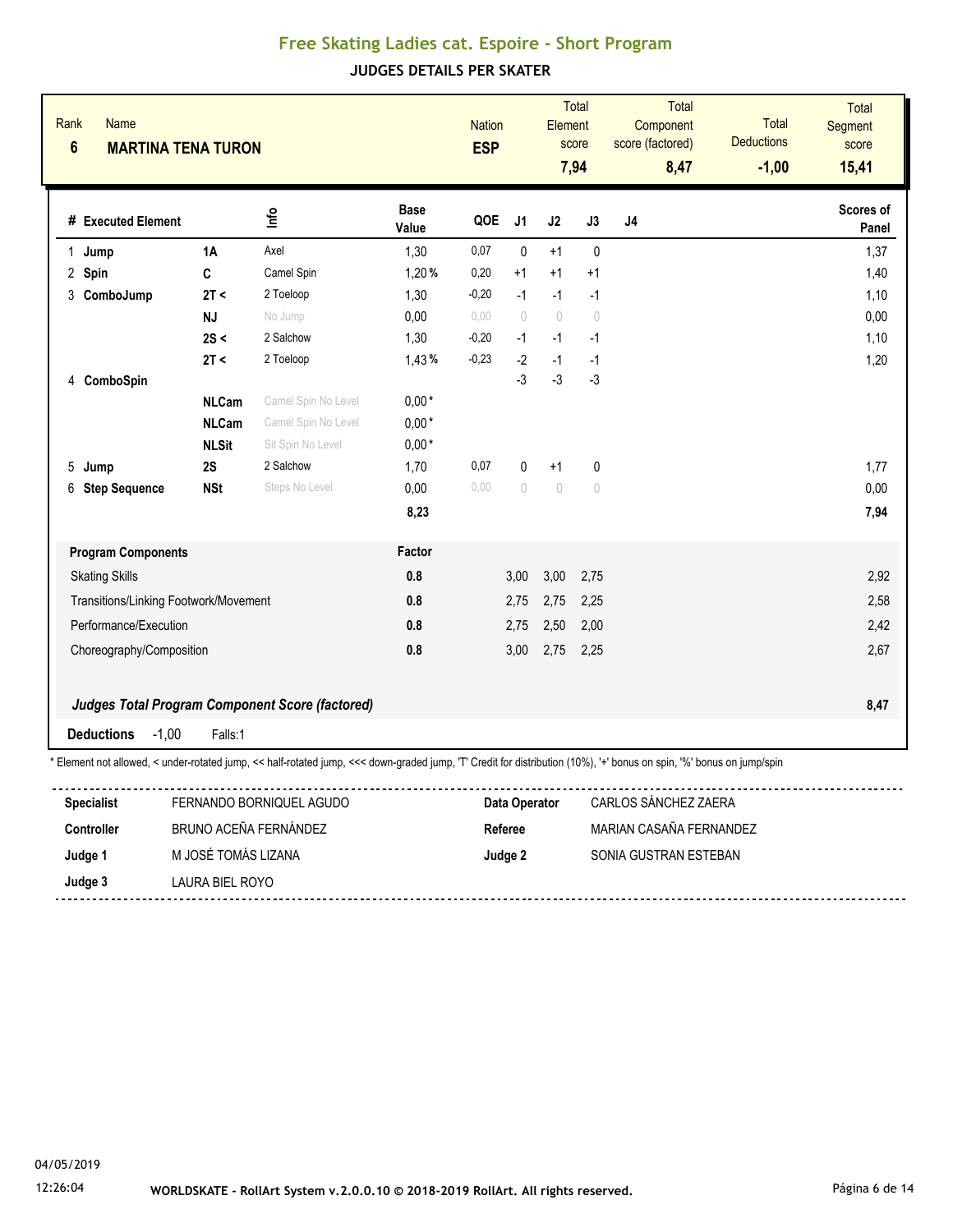| Rank<br>$\overline{7}$ | <b>Name</b>                           | <b>PAULA TRICAS SALOBREÑA</b> |                                                                                                                                                                                                   |                      | <b>Nation</b><br><b>ESP</b> |                | Element      | <b>Total</b><br>score<br>8,14    | <b>Total</b><br>Component<br>score (factored)<br>7,00 | <b>Total</b><br><b>Deductions</b><br>0,00 | <b>Total</b><br><b>Segment</b><br>score<br>15,14 |
|------------------------|---------------------------------------|-------------------------------|---------------------------------------------------------------------------------------------------------------------------------------------------------------------------------------------------|----------------------|-----------------------------|----------------|--------------|----------------------------------|-------------------------------------------------------|-------------------------------------------|--------------------------------------------------|
|                        | # Executed Element                    |                               | lnfo                                                                                                                                                                                              | <b>Base</b><br>Value | QOE                         | J <sub>1</sub> | J2           | J3                               | J <sub>4</sub>                                        |                                           | Scores of<br>Panel                               |
|                        | 1 Jump                                | <b>1A</b>                     | Axel                                                                                                                                                                                              | 1,30                 | 0,07                        | $+1$           | $\pmb{0}$    | $\pmb{0}$                        |                                                       |                                           | 1,37                                             |
|                        | 2 ComboJump                           | 1Lo                           | Loop                                                                                                                                                                                              | 0,96                 | $-0,03$                     | $\mathbf{0}$   | $\mathbf 0$  | $-1$                             |                                                       |                                           | 0,93                                             |
|                        |                                       | <b>NJ</b>                     | No Jump                                                                                                                                                                                           | 0,00                 | 0,00                        | $\bigcap$      | $\theta$     | $\theta$                         |                                                       |                                           | 0,00                                             |
|                        |                                       | 2S                            | 2 Salchow                                                                                                                                                                                         | 1,85                 | $-0,13$                     | $-1$           | $-1$         | 0                                |                                                       |                                           | 1,72                                             |
|                        |                                       | 1Lo                           | Loop                                                                                                                                                                                              | 0,96                 | 0,00                        | $\Omega$       | $\mathbf{0}$ | $\mathbf{0}$                     |                                                       |                                           | 0,96                                             |
|                        | 3 Jump                                | 2S <                          | 2 Salchow                                                                                                                                                                                         | 1,19                 | $-0,20$                     | $-1$           | $-1$         | $-1$                             |                                                       |                                           | 0,99                                             |
|                        | 4 ComboSpin                           |                               |                                                                                                                                                                                                   |                      |                             | $-1$           | $-1$         | $-1$                             |                                                       |                                           |                                                  |
|                        |                                       | C                             | Camel Spin                                                                                                                                                                                        | 1,00                 | $-0,20$                     |                |              |                                  |                                                       |                                           | 0,80                                             |
|                        |                                       | S                             | Sit Spin                                                                                                                                                                                          | 0,80                 | $-0,10$                     |                |              |                                  |                                                       |                                           | 0,70                                             |
|                        | 5 Step Sequence                       | <b>NSt</b>                    | Steps No Level                                                                                                                                                                                    | 0,00                 | 0.00                        | $\bigcirc$     | $\theta$     | $\begin{array}{c} \n\end{array}$ |                                                       |                                           | 0,00                                             |
|                        | 6 Spin                                | C                             | Camel Spin                                                                                                                                                                                        | 1,00                 | $-0,33$                     | $-1$           | $-2$         | $-2$                             |                                                       |                                           | 0,67                                             |
|                        |                                       |                               |                                                                                                                                                                                                   | 9,06                 |                             |                |              |                                  |                                                       |                                           | 8,14                                             |
|                        | <b>Program Components</b>             |                               |                                                                                                                                                                                                   | Factor               |                             |                |              |                                  |                                                       |                                           |                                                  |
|                        | <b>Skating Skills</b>                 |                               |                                                                                                                                                                                                   | 0.8                  |                             | 2,25           | 2,25         | 2,25                             |                                                       |                                           | 2,25                                             |
|                        | Transitions/Linking Footwork/Movement |                               |                                                                                                                                                                                                   | 0.8                  |                             | 2,50           | 2,50         | 2,50                             |                                                       |                                           | 2,50                                             |
|                        | Performance/Execution                 |                               |                                                                                                                                                                                                   | 0.8                  |                             | 2,00           | 2,00         | 2,00                             |                                                       |                                           | 2,00                                             |
|                        | Choreography/Composition              |                               |                                                                                                                                                                                                   | 0.8                  |                             | 2,00           | 2,00         | 2,00                             |                                                       |                                           | 2,00                                             |
|                        |                                       |                               | <b>Judges Total Program Component Score (factored)</b>                                                                                                                                            |                      |                             |                |              |                                  |                                                       |                                           | 7,00                                             |
|                        | <b>Deductions</b><br>0,00             |                               |                                                                                                                                                                                                   |                      |                             |                |              |                                  |                                                       |                                           |                                                  |
|                        | <b>Specialist</b>                     |                               | * Element not allowed, < under-rotated jump, << half-rotated jump, <<< down-graded jump, 'T' Credit for distribution (10%), '+' bonus on spin, '%' bonus on jump/spin<br>FERNANDO BORNIQUEL AGUDO |                      |                             | Data Operator  |              |                                  | CARLOS SÁNCHEZ ZAERA                                  |                                           |                                                  |

| <b>Specialist</b> | FERNANDO BORNIQUEL AGUDO | Data Operator | CARLOS SANCHEZ ZAERA    |
|-------------------|--------------------------|---------------|-------------------------|
| <b>Controller</b> | BRUNO ACEÑA FERNÁNDEZ    | Referee       | MARIAN CASAÑA FERNANDEZ |
| Judge 1           | M JOSÉ TOMÁS LIZANA      | Judge 2       | SONIA GUSTRAN ESTEBAN   |
| Judge 3           | LAURA BIEL ROYO          |               |                         |
|                   |                          |               |                         |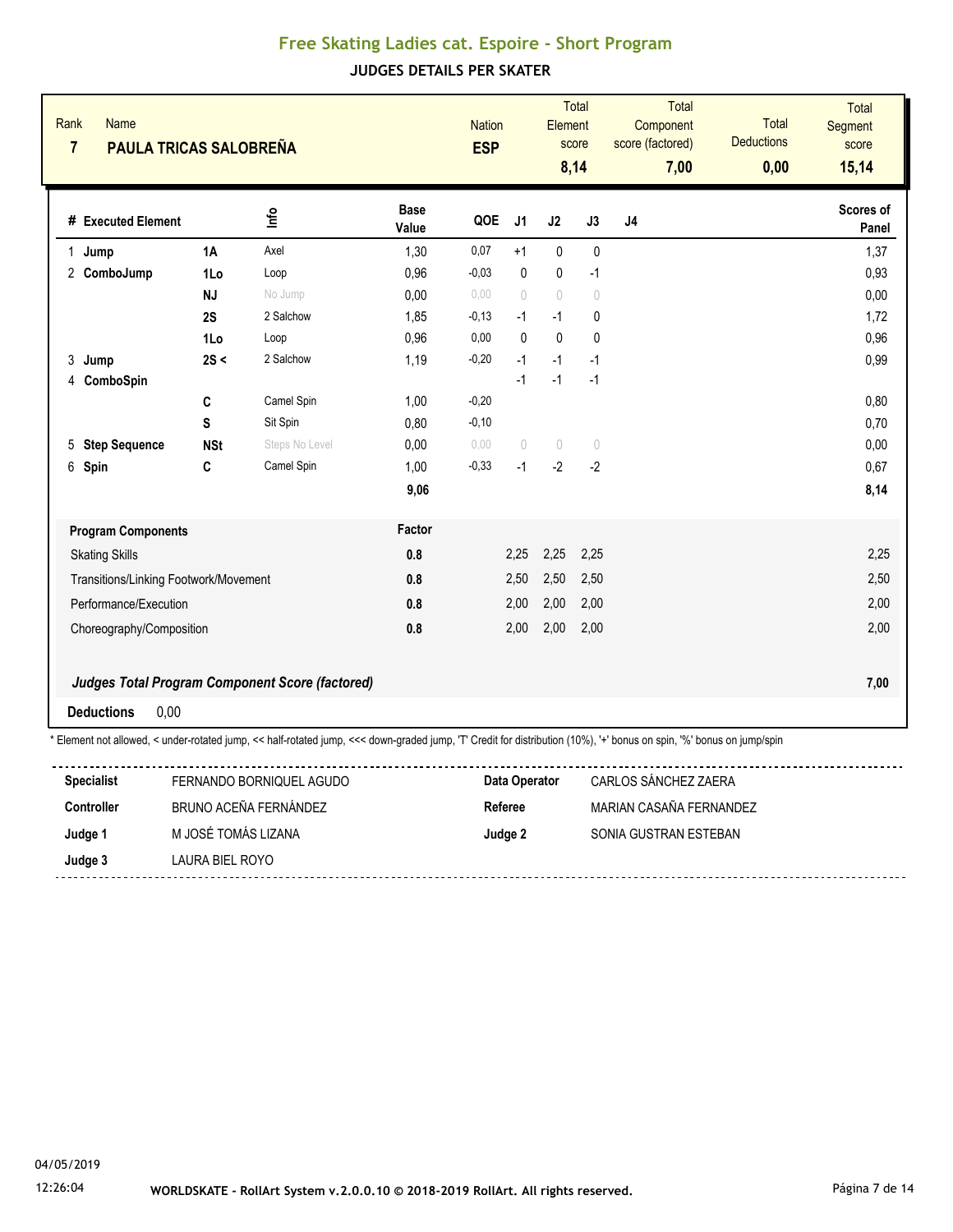| Rank<br>8 | Name<br><b>SOFIA GUAJARDO MORA</b>    |              |                                                                                                                                                                       |                      | <b>Nation</b><br><b>ESP</b> |                                  | Element                          | <b>Total</b><br>score<br>4,04    | Total<br>Component<br>score (factored)<br>9,34 | <b>Total</b><br><b>Deductions</b><br>$-2,00$ | <b>Total</b><br>Segment<br>score<br>11,38 |
|-----------|---------------------------------------|--------------|-----------------------------------------------------------------------------------------------------------------------------------------------------------------------|----------------------|-----------------------------|----------------------------------|----------------------------------|----------------------------------|------------------------------------------------|----------------------------------------------|-------------------------------------------|
|           | # Executed Element                    |              | lnfo                                                                                                                                                                  | <b>Base</b><br>Value | QOE                         | J1                               | J2                               | J3                               | J4                                             |                                              | Scores of<br>Panel                        |
|           | 1 Jump                                | 1A <         | Axel                                                                                                                                                                  | 0,91                 | $-0,13$                     | $-1$                             | $\mathbf 0$                      | $-1$                             |                                                |                                              | 0,78                                      |
|           | 2 ComboJump                           | 1A           | Axel                                                                                                                                                                  | 1,40                 | 0,00                        | $\mathbf{0}$                     | $\mathbf 0$                      | $\mathbf{0}$                     |                                                |                                              | 1,40                                      |
|           |                                       | NJ           | No Jump                                                                                                                                                               | 0,00                 | 0.00                        | $\begin{array}{c} \n\end{array}$ | $\bigcirc$                       | $\sqrt{ }$                       |                                                |                                              | 0,00                                      |
|           |                                       | <b>NJ</b>    | No Jump                                                                                                                                                               | 0,00                 | 0.00                        | $\bigcirc$                       | $\begin{array}{c} \n\end{array}$ | $\theta$                         |                                                |                                              | 0,00                                      |
|           |                                       | 2S <         | 2 Salchow                                                                                                                                                             | 1,30                 | $-0,23$                     | $-1$                             | $-2$                             | $-1$                             |                                                |                                              | 1,07                                      |
|           | 3 Spin                                | <b>NLCam</b> | Camel Spin No Level                                                                                                                                                   | 0,00                 | 0.00                        | $\begin{array}{c} \n\end{array}$ | $\begin{array}{c} \n\end{array}$ | $\begin{array}{c} \n\end{array}$ |                                                |                                              | 0,00                                      |
|           | 4 Step Sequence                       | <b>NSt</b>   | Steps No Level                                                                                                                                                        | 0,00                 | 0.00                        | $\bigcap$                        | $\begin{array}{c} \n\end{array}$ | $\begin{array}{c} \n\end{array}$ |                                                |                                              | 0,00                                      |
| 5         | Jump                                  | 2T <         | 2 Toeloop                                                                                                                                                             | 1,19                 | $-0,40$                     | $-3$                             | $-3$                             | $-3$                             |                                                |                                              | 0,79                                      |
| 6         | ComboSpin                             |              |                                                                                                                                                                       |                      |                             | $-1$                             | $-2$                             | $-2$                             |                                                |                                              |                                           |
|           |                                       | C            | Camel Spin                                                                                                                                                            | $1,00*$              |                             |                                  |                                  |                                  |                                                |                                              |                                           |
|           |                                       | <b>NLSit</b> | Sit Spin No Level                                                                                                                                                     | $0,00*$              |                             |                                  |                                  |                                  |                                                |                                              |                                           |
|           |                                       |              |                                                                                                                                                                       | 5,80                 |                             |                                  |                                  |                                  |                                                |                                              | 4,04                                      |
|           | <b>Program Components</b>             |              |                                                                                                                                                                       | Factor               |                             |                                  |                                  |                                  |                                                |                                              |                                           |
|           | <b>Skating Skills</b>                 |              |                                                                                                                                                                       | 0.8                  |                             | 2,50                             | 3,00                             | 3,25                             |                                                |                                              | 2,92                                      |
|           | Transitions/Linking Footwork/Movement |              |                                                                                                                                                                       | 0.8                  |                             | 2,75                             | 2,75                             | 2,75                             |                                                |                                              | 2,75                                      |
|           | Performance/Execution                 |              |                                                                                                                                                                       | 0.8                  |                             | 3,00                             | 3,50                             | 3,50                             |                                                |                                              | 3,33                                      |
|           | Choreography/Composition              |              |                                                                                                                                                                       | 0.8                  |                             | 2,50                             | 2,75                             | 2,75                             |                                                |                                              | 2,67                                      |
|           |                                       |              |                                                                                                                                                                       |                      |                             |                                  |                                  |                                  |                                                |                                              |                                           |
|           |                                       |              | <b>Judges Total Program Component Score (factored)</b>                                                                                                                |                      |                             |                                  |                                  |                                  |                                                |                                              | 9,34                                      |
|           | <b>Deductions</b><br>$-2,00$          | Falls:2      |                                                                                                                                                                       |                      |                             |                                  |                                  |                                  |                                                |                                              |                                           |
|           |                                       |              | * Element not allowed, < under-rotated jump, << half-rotated jump, <<< down-graded jump, 'T' Credit for distribution (10%), '+' bonus on spin, '%' bonus on jump/spin |                      |                             |                                  |                                  |                                  |                                                |                                              |                                           |
|           | <b>Specialist</b>                     |              | FERNANDO BORNIQUEL AGUDO                                                                                                                                              |                      |                             | Data Operator                    |                                  |                                  | CARLOS SÁNCHEZ ZAERA                           |                                              |                                           |
|           | $C$ antuallan                         |              | DOUNA ACEÑA FEDMÁNDEZ                                                                                                                                                 |                      |                             |                                  | $D = 4 \times 10^{-10}$          |                                  | MADIAN CACAÑA FEDMANDEZ                        |                                              |                                           |

| Controller | BRUNO ACEÑA FERNÁNDEZ | Referee | MARIAN CASAÑA FERNANDEZ |
|------------|-----------------------|---------|-------------------------|
| Judge 1    | M JOSÉ TOMÁS LIZANA   | Judge 2 | SONIA GUSTRAN ESTEBAN   |
| Judge 3    | LAURA BIEL ROYO       |         |                         |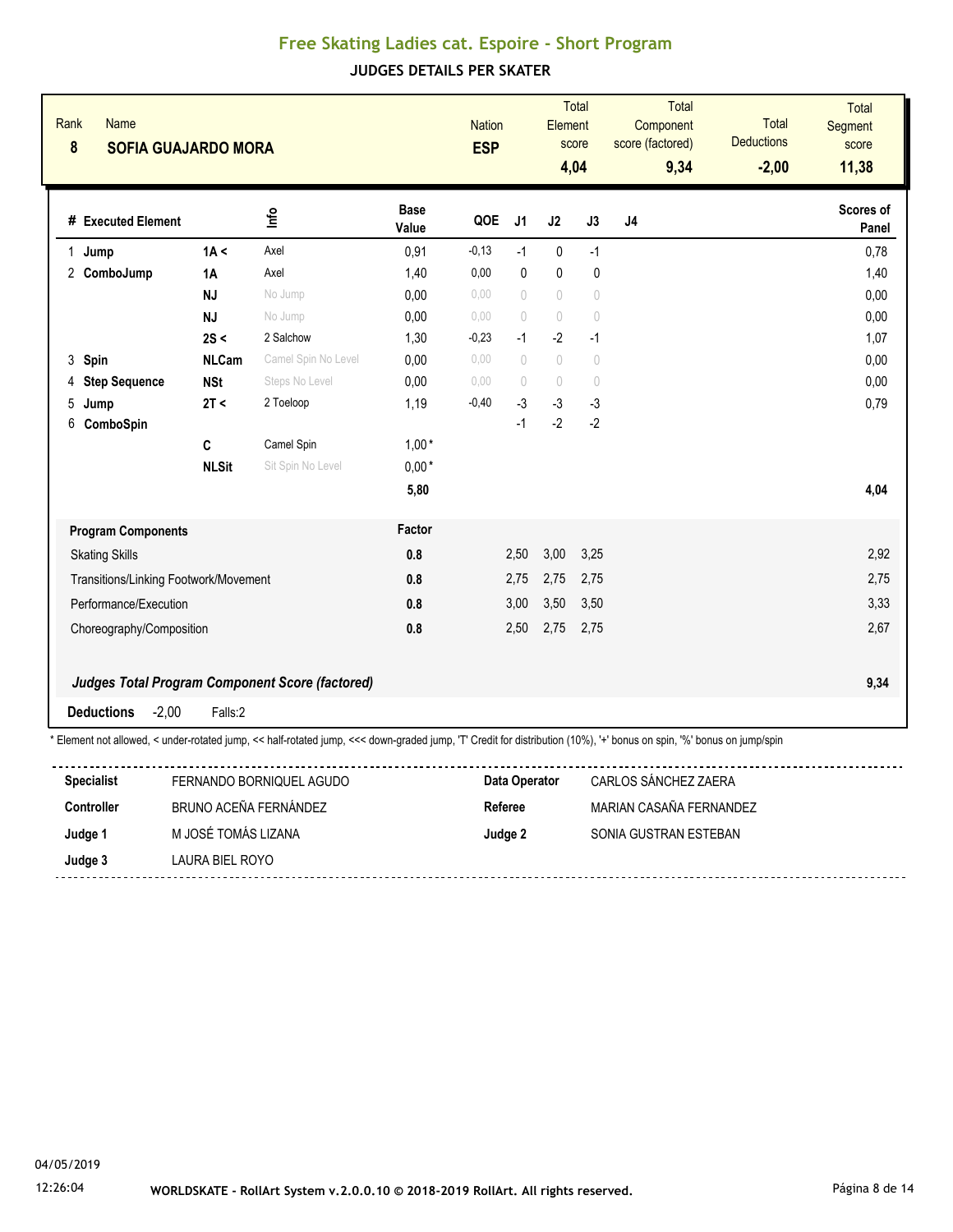| Rank<br>9    | <b>Name</b><br><b>DIANA ZAPATER GRIÑON</b> |              |                                                                                                                                                                       |                      | <b>Nation</b><br><b>ESP</b> |                                  | Element                          | <b>Total</b><br>score<br>4,79    | Total<br>Component<br>score (factored)<br>6,07 | Total<br><b>Deductions</b><br>0,00 | <b>Total</b><br>Segment<br>score<br>10,86 |
|--------------|--------------------------------------------|--------------|-----------------------------------------------------------------------------------------------------------------------------------------------------------------------|----------------------|-----------------------------|----------------------------------|----------------------------------|----------------------------------|------------------------------------------------|------------------------------------|-------------------------------------------|
|              | # Executed Element                         |              | ۴u                                                                                                                                                                    | <b>Base</b><br>Value | QOE                         | J <sub>1</sub>                   | J2                               | J3                               | J <sub>4</sub>                                 |                                    | Scores of<br>Panel                        |
| $\mathbf{1}$ | Jump                                       | 2S <         | 2 Salchow                                                                                                                                                             | 1,19                 | $-0,20$                     | $-1$                             | $-1$                             | $-1$                             |                                                |                                    | 0,99                                      |
|              | 2 Jump                                     | 1A           | Axel                                                                                                                                                                  | 1,30                 | 0,00                        | $\mathbf{0}$                     | $\mathbf 0$                      | 0                                |                                                |                                    | 1,30                                      |
|              | 3 ComboSpin                                |              |                                                                                                                                                                       |                      |                             | -3                               | $-3$                             | $-3$                             |                                                |                                    |                                           |
|              |                                            | <b>NLCam</b> | Camel Spin No Level                                                                                                                                                   | $0,00*$              |                             |                                  |                                  |                                  |                                                |                                    |                                           |
|              |                                            | <b>NLSit</b> | Sit Spin No Level                                                                                                                                                     | $0,00*$              |                             |                                  |                                  |                                  |                                                |                                    |                                           |
|              | 4 Step Sequence                            | <b>NSt</b>   | Steps No Level                                                                                                                                                        | 0,00                 | 0,00                        | $\circ$                          | $\begin{array}{c} \n\end{array}$ | $\begin{array}{c} \n\end{array}$ |                                                |                                    | 0,00                                      |
| 5            | ComboJump                                  | 1A           | Axel                                                                                                                                                                  | 1,40                 | 0,00                        | $\mathbf{0}$                     | $\pmb{0}$                        | $\pmb{0}$                        |                                                |                                    | 1,40                                      |
|              |                                            | <b>NJ</b>    | No Jump                                                                                                                                                               | 0,00                 | 0.00                        | $\bigcirc$                       | $\begin{array}{c} \n\end{array}$ | $\theta$                         |                                                |                                    | 0,00                                      |
|              |                                            | 2S <         | 2 Salchow                                                                                                                                                             | 1,30                 | $-0,20$                     | $-1$                             | $-1$                             | $-1$                             |                                                |                                    | 1,10                                      |
|              | 6 Spin                                     | <b>NLCam</b> | Camel Spin No Level                                                                                                                                                   | 0,00                 | 0,00                        | $\begin{array}{c} \n\end{array}$ | $\begin{array}{c} \n\end{array}$ | $\begin{array}{c} \n\end{array}$ |                                                |                                    | 0,00                                      |
|              |                                            |              |                                                                                                                                                                       | 5,19                 |                             |                                  |                                  |                                  |                                                |                                    | 4,79                                      |
|              | <b>Program Components</b>                  |              |                                                                                                                                                                       | Factor               |                             |                                  |                                  |                                  |                                                |                                    |                                           |
|              | <b>Skating Skills</b>                      |              |                                                                                                                                                                       | 0.8                  |                             | 2,00                             | 2,25                             | 2,25                             |                                                |                                    | 2,17                                      |
|              | Transitions/Linking Footwork/Movement      |              |                                                                                                                                                                       | 0.8                  |                             | 1,50                             | 2,00                             | 1,75                             |                                                |                                    | 1,75                                      |
|              | Performance/Execution                      |              |                                                                                                                                                                       | 0.8                  |                             | 1,50                             | 2,25                             | 2,00                             |                                                |                                    | 1,92                                      |
|              | Choreography/Composition                   |              |                                                                                                                                                                       | 0.8                  |                             | 1,25                             | 2,25                             | 1,75                             |                                                |                                    | 1,75                                      |
|              |                                            |              | <b>Judges Total Program Component Score (factored)</b>                                                                                                                |                      |                             |                                  |                                  |                                  |                                                |                                    | 6,07                                      |
|              | <b>Deductions</b><br>0,00                  |              |                                                                                                                                                                       |                      |                             |                                  |                                  |                                  |                                                |                                    |                                           |
|              |                                            |              | * Element not allowed, < under-rotated jump, << half-rotated jump, <<< down-graded jump, 'T' Credit for distribution (10%), '+' bonus on spin, '%' bonus on jump/spin |                      |                             |                                  |                                  |                                  |                                                |                                    |                                           |

| <b>Specialist</b> | FERNANDO BORNIQUEL AGUDO | Data Operator | CARLOS SANCHEZ ZAERA    |
|-------------------|--------------------------|---------------|-------------------------|
| <b>Controller</b> | BRUNO ACEÑA FERNÁNDEZ    | Referee       | MARIAN CASAÑA FERNANDEZ |
| Judge 1           | M JOSÉ TOMÁS LIZANA      | Judge 2       | SONIA GUSTRAN ESTEBAN   |
| Judge 3           | LAURA BIEL ROYO          |               |                         |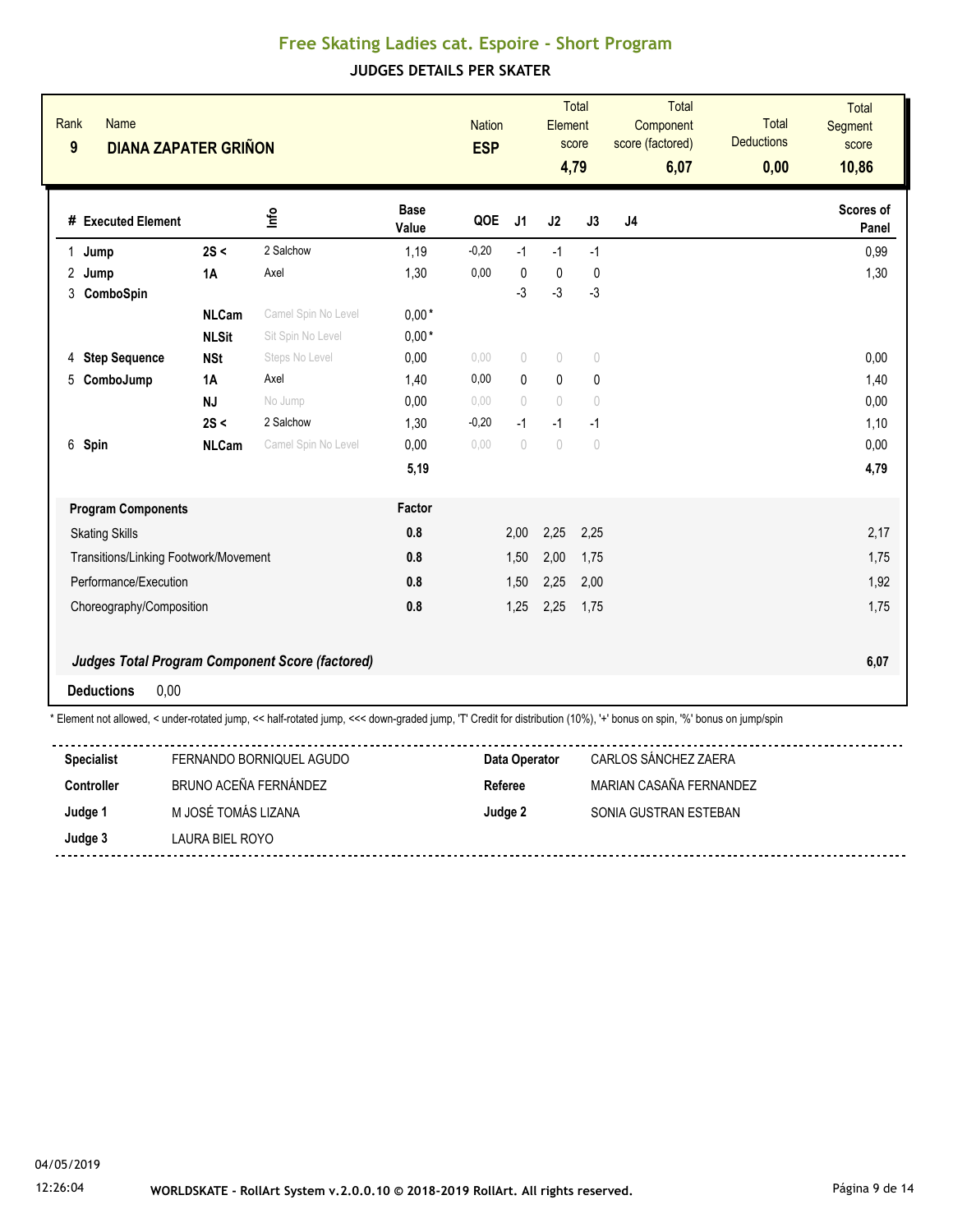| <b>Base</b><br>Scores of<br>۴u<br># Executed Element<br>QOE<br>J <sub>1</sub><br>J2<br>J3<br>J <sub>4</sub><br>Value<br>Panel<br>$-2$<br>$-1$<br>2T <<br>1,30<br>$-0,23$<br>$-1$<br>1,07<br>2 Toeloop<br>ComboJump<br>1.<br>$\begin{array}{c} \n\end{array}$<br><b>NJ</b><br>No Jump<br>0,00<br>0.00<br>0,00<br>$\bigcap$<br>$\bigcap$<br>$-2$<br>2 Salchow<br>$-0,23$<br>$-1$<br>1,07<br>2S <<br>1,30<br>$-1$<br>$-1$<br>$-2$<br>$-1$<br>2 ComboSpin<br><b>NLCam</b><br>Camel Spin No Level<br>$0,00*$<br>$0,00*$<br><b>NLSit</b><br>Sit Spin No Level<br>$-2$<br>0,96<br>2T <<br>2 Toeloop<br>1,19<br>$-0,23$<br>$-1$<br>$-1$<br>3<br>Jump<br>$-3$<br>1A <<br>Axel<br>0,91<br>$-0,40$<br>$-3$<br>$-3$<br>0,51<br>4 Jump<br>0,00<br>Steps No Level<br>0,00<br>0,00<br>$\bigcirc$<br>$\begin{array}{c} \n\end{array}$<br>5 Step Sequence<br><b>NSt</b><br>$\bigcap$<br>Camel Spin<br>1,20%<br>0,13<br>$\mathbf 0$<br>1,33<br>6 Spin<br>C<br>$+1$<br>$+1$<br>4,94<br>5,90<br>Factor<br><b>Program Components</b><br>0.8<br>2,00<br>2,00<br>1,50<br>1,83<br><b>Skating Skills</b><br>0.8<br>2,17<br>Transitions/Linking Footwork/Movement<br>2,25<br>2,50<br>1,75<br>0.8<br>2,00<br>1,75<br>Performance/Execution<br>1,75<br>1,50<br>0.8<br>2,42<br>2,25<br>2,75<br>2,25<br>Choreography/Composition<br><b>Judges Total Program Component Score (factored)</b><br>6,54 | Rank<br><b>Name</b><br>10<br><b>MARTA PEREZ SANTOS</b> |         |  | <b>Nation</b><br><b>ESP</b> | Element | <b>Total</b><br>score<br>4,94 | <b>Total</b><br>Component<br>score (factored)<br>6,54 | <b>Total</b><br><b>Deductions</b><br>$-1,00$ | <b>Total</b><br>Segment<br>score<br>10,48 |
|----------------------------------------------------------------------------------------------------------------------------------------------------------------------------------------------------------------------------------------------------------------------------------------------------------------------------------------------------------------------------------------------------------------------------------------------------------------------------------------------------------------------------------------------------------------------------------------------------------------------------------------------------------------------------------------------------------------------------------------------------------------------------------------------------------------------------------------------------------------------------------------------------------------------------------------------------------------------------------------------------------------------------------------------------------------------------------------------------------------------------------------------------------------------------------------------------------------------------------------------------------------------------------------------------------------------------------------------------------------------|--------------------------------------------------------|---------|--|-----------------------------|---------|-------------------------------|-------------------------------------------------------|----------------------------------------------|-------------------------------------------|
|                                                                                                                                                                                                                                                                                                                                                                                                                                                                                                                                                                                                                                                                                                                                                                                                                                                                                                                                                                                                                                                                                                                                                                                                                                                                                                                                                                      |                                                        |         |  |                             |         |                               |                                                       |                                              |                                           |
|                                                                                                                                                                                                                                                                                                                                                                                                                                                                                                                                                                                                                                                                                                                                                                                                                                                                                                                                                                                                                                                                                                                                                                                                                                                                                                                                                                      |                                                        |         |  |                             |         |                               |                                                       |                                              |                                           |
|                                                                                                                                                                                                                                                                                                                                                                                                                                                                                                                                                                                                                                                                                                                                                                                                                                                                                                                                                                                                                                                                                                                                                                                                                                                                                                                                                                      |                                                        |         |  |                             |         |                               |                                                       |                                              |                                           |
|                                                                                                                                                                                                                                                                                                                                                                                                                                                                                                                                                                                                                                                                                                                                                                                                                                                                                                                                                                                                                                                                                                                                                                                                                                                                                                                                                                      |                                                        |         |  |                             |         |                               |                                                       |                                              |                                           |
|                                                                                                                                                                                                                                                                                                                                                                                                                                                                                                                                                                                                                                                                                                                                                                                                                                                                                                                                                                                                                                                                                                                                                                                                                                                                                                                                                                      |                                                        |         |  |                             |         |                               |                                                       |                                              |                                           |
|                                                                                                                                                                                                                                                                                                                                                                                                                                                                                                                                                                                                                                                                                                                                                                                                                                                                                                                                                                                                                                                                                                                                                                                                                                                                                                                                                                      |                                                        |         |  |                             |         |                               |                                                       |                                              |                                           |
|                                                                                                                                                                                                                                                                                                                                                                                                                                                                                                                                                                                                                                                                                                                                                                                                                                                                                                                                                                                                                                                                                                                                                                                                                                                                                                                                                                      |                                                        |         |  |                             |         |                               |                                                       |                                              |                                           |
|                                                                                                                                                                                                                                                                                                                                                                                                                                                                                                                                                                                                                                                                                                                                                                                                                                                                                                                                                                                                                                                                                                                                                                                                                                                                                                                                                                      |                                                        |         |  |                             |         |                               |                                                       |                                              |                                           |
|                                                                                                                                                                                                                                                                                                                                                                                                                                                                                                                                                                                                                                                                                                                                                                                                                                                                                                                                                                                                                                                                                                                                                                                                                                                                                                                                                                      |                                                        |         |  |                             |         |                               |                                                       |                                              |                                           |
|                                                                                                                                                                                                                                                                                                                                                                                                                                                                                                                                                                                                                                                                                                                                                                                                                                                                                                                                                                                                                                                                                                                                                                                                                                                                                                                                                                      |                                                        |         |  |                             |         |                               |                                                       |                                              |                                           |
|                                                                                                                                                                                                                                                                                                                                                                                                                                                                                                                                                                                                                                                                                                                                                                                                                                                                                                                                                                                                                                                                                                                                                                                                                                                                                                                                                                      |                                                        |         |  |                             |         |                               |                                                       |                                              |                                           |
|                                                                                                                                                                                                                                                                                                                                                                                                                                                                                                                                                                                                                                                                                                                                                                                                                                                                                                                                                                                                                                                                                                                                                                                                                                                                                                                                                                      |                                                        |         |  |                             |         |                               |                                                       |                                              |                                           |
|                                                                                                                                                                                                                                                                                                                                                                                                                                                                                                                                                                                                                                                                                                                                                                                                                                                                                                                                                                                                                                                                                                                                                                                                                                                                                                                                                                      |                                                        |         |  |                             |         |                               |                                                       |                                              |                                           |
|                                                                                                                                                                                                                                                                                                                                                                                                                                                                                                                                                                                                                                                                                                                                                                                                                                                                                                                                                                                                                                                                                                                                                                                                                                                                                                                                                                      |                                                        |         |  |                             |         |                               |                                                       |                                              |                                           |
|                                                                                                                                                                                                                                                                                                                                                                                                                                                                                                                                                                                                                                                                                                                                                                                                                                                                                                                                                                                                                                                                                                                                                                                                                                                                                                                                                                      |                                                        |         |  |                             |         |                               |                                                       |                                              |                                           |
|                                                                                                                                                                                                                                                                                                                                                                                                                                                                                                                                                                                                                                                                                                                                                                                                                                                                                                                                                                                                                                                                                                                                                                                                                                                                                                                                                                      |                                                        |         |  |                             |         |                               |                                                       |                                              |                                           |
|                                                                                                                                                                                                                                                                                                                                                                                                                                                                                                                                                                                                                                                                                                                                                                                                                                                                                                                                                                                                                                                                                                                                                                                                                                                                                                                                                                      |                                                        |         |  |                             |         |                               |                                                       |                                              |                                           |
|                                                                                                                                                                                                                                                                                                                                                                                                                                                                                                                                                                                                                                                                                                                                                                                                                                                                                                                                                                                                                                                                                                                                                                                                                                                                                                                                                                      |                                                        |         |  |                             |         |                               |                                                       |                                              |                                           |
|                                                                                                                                                                                                                                                                                                                                                                                                                                                                                                                                                                                                                                                                                                                                                                                                                                                                                                                                                                                                                                                                                                                                                                                                                                                                                                                                                                      | <b>Deductions</b><br>$-1,00$                           | Falls:1 |  |                             |         |                               |                                                       |                                              |                                           |

| <b>Specialist</b> | FERNANDO BORNIQUEL AGUDO | Data Operator | CARLOS SÁNCHEZ ZAERA    |
|-------------------|--------------------------|---------------|-------------------------|
| <b>Controller</b> | BRUNO ACEÑA FERNÁNDEZ    | Referee       | MARIAN CASAÑA FFRNANDFZ |
| Judge 1           | M JOSÉ TOMÁS I IZANA     | Judge 2       | SONIA GUSTRAN ESTEBAN   |
| Judge 3           | LAURA BIEL ROYO          |               |                         |
|                   |                          |               |                         |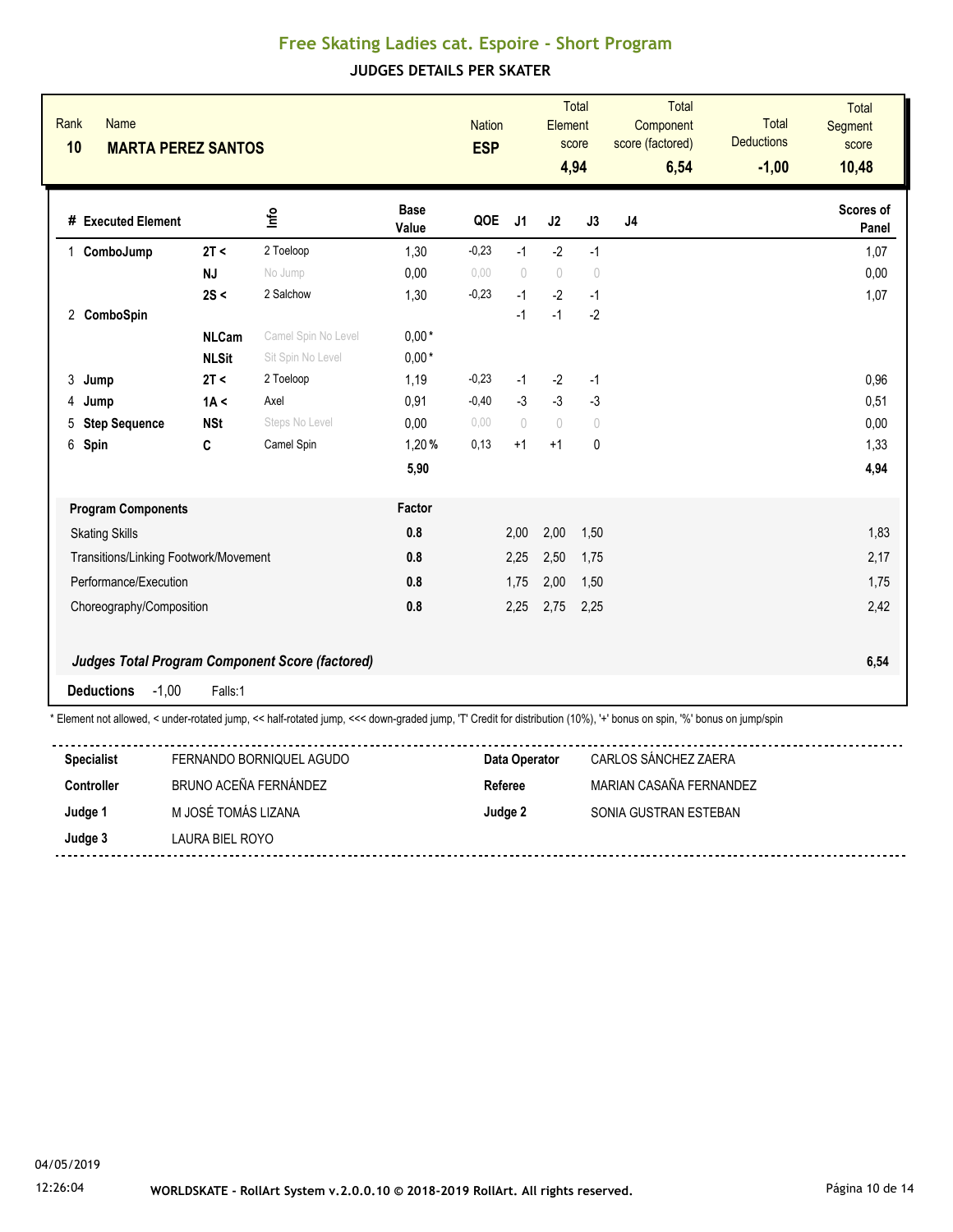| Rank<br><b>Name</b><br>11<br><b>MIRIAM CALLEN GUILLEN</b> |                            |                                                        |                      | <b>Nation</b><br><b>ESP</b> |                                          | Element                                        | <b>Total</b><br>score<br>4,72                                        | Total<br>Component<br>score (factored)<br>5,46 | Total<br><b>Deductions</b><br>0,00 | <b>Total</b><br>Segment<br>score<br>10,18 |
|-----------------------------------------------------------|----------------------------|--------------------------------------------------------|----------------------|-----------------------------|------------------------------------------|------------------------------------------------|----------------------------------------------------------------------|------------------------------------------------|------------------------------------|-------------------------------------------|
| # Executed Element                                        |                            | ۵                                                      | <b>Base</b><br>Value | QOE                         | J <sub>1</sub>                           | J2                                             | J3                                                                   | J <sub>4</sub>                                 |                                    | Scores of<br>Panel                        |
| 1 ComboJump                                               | <b>1A</b>                  | Axel                                                   | 1,40                 | 0,00                        | $\mathbf{0}$                             | $\mathbf{0}$                                   | $\mathbf{0}$                                                         |                                                |                                    | 1,40                                      |
|                                                           | <b>NJ</b>                  | No Jump                                                | 0,00                 | 0.00                        | $\bigcirc$                               | $\begin{array}{c} \n\end{array}$               | $\begin{array}{c} \n\end{array}$                                     |                                                |                                    | 0,00                                      |
|                                                           | <b>NJ</b>                  | No Jump                                                | 0,00                 | 0,00                        | $\bigcirc$                               | $\begin{array}{c} \n\end{array}$               | $\bigcirc$                                                           |                                                |                                    | 0,00                                      |
|                                                           | 2S <                       | 2 Salchow                                              | 1,30                 | $-0,27$                     | $-1$                                     | $-2$                                           | $-2$                                                                 |                                                |                                    | 1,03                                      |
| 2 Jump                                                    | 1A                         | Axel                                                   | 1,30                 | 0,00                        | $\mathbf{0}$                             | $\pmb{0}$                                      | $\pmb{0}$                                                            |                                                |                                    | 1,30                                      |
| 3 ComboSpin                                               |                            |                                                        |                      |                             | $-1$                                     | $-2$                                           | $-2$                                                                 |                                                |                                    |                                           |
|                                                           | <b>NLCam</b>               | Camel Spin No Level                                    | $0,00*$              |                             |                                          |                                                |                                                                      |                                                |                                    |                                           |
|                                                           | S                          | Sit Spin                                               | $0.80*$              |                             |                                          |                                                |                                                                      |                                                |                                    |                                           |
| Jump<br>4                                                 | 2T <                       | 2 Toeloop                                              | 1,19                 | $-0,20$                     | $-1$<br>$\begin{array}{c} \n\end{array}$ | $-1$                                           | $-1$                                                                 |                                                |                                    | 0,99                                      |
| 5 Step Sequence<br>6 Spin                                 | <b>NSt</b><br><b>NLCam</b> | Steps No Level<br>Camel Spin No Level                  | 0,00<br>0,00         | 0,00<br>0.00                | $\begin{array}{c} \n\end{array}$         | $\bigcirc$<br>$\begin{array}{c} \n\end{array}$ | $\begin{array}{c} \n\end{array}$<br>$\begin{array}{c} \n\end{array}$ |                                                |                                    | 0,00<br>0,00                              |
|                                                           |                            |                                                        | 5,99                 |                             |                                          |                                                |                                                                      |                                                |                                    | 4,72                                      |
| <b>Program Components</b>                                 |                            |                                                        | Factor               |                             |                                          |                                                |                                                                      |                                                |                                    |                                           |
| <b>Skating Skills</b>                                     |                            |                                                        | 0.8                  |                             | 1,75                                     | 2,25                                           | 2,00                                                                 |                                                |                                    | 2,00                                      |
| Transitions/Linking Footwork/Movement                     |                            |                                                        | 0.8                  |                             | 1,50                                     | 1,75                                           | 1,50                                                                 |                                                |                                    | 1,58                                      |
| Performance/Execution                                     |                            |                                                        | 0.8                  |                             | 1,25                                     | 2,00                                           | 1,75                                                                 |                                                |                                    | 1,67                                      |
| Choreography/Composition                                  |                            |                                                        | 0.8                  |                             | 1,50                                     | 1,75                                           | 1,50                                                                 |                                                |                                    | 1,58                                      |
|                                                           |                            | <b>Judges Total Program Component Score (factored)</b> |                      |                             |                                          |                                                |                                                                      |                                                |                                    | 5,46                                      |
| 0,00<br><b>Deductions</b>                                 |                            |                                                        |                      |                             |                                          |                                                |                                                                      |                                                |                                    |                                           |

| <b>Specialist</b> | FERNANDO BORNIQUEL AGUDO | Data Operator | CARLOS SÁNCHEZ ZAERA    |
|-------------------|--------------------------|---------------|-------------------------|
| Controller        | BRUNO ACEÑA FERNÁNDEZ    | Referee       | MARIAN CASAÑA FERNANDEZ |
| Judge 1           | M JOSÉ TOMÁS LIZANA      | Judge 2       | SONIA GUSTRAN ESTEBAN   |
| Judge 3           | LAURA BIEL ROYO          |               |                         |
|                   |                          |               |                         |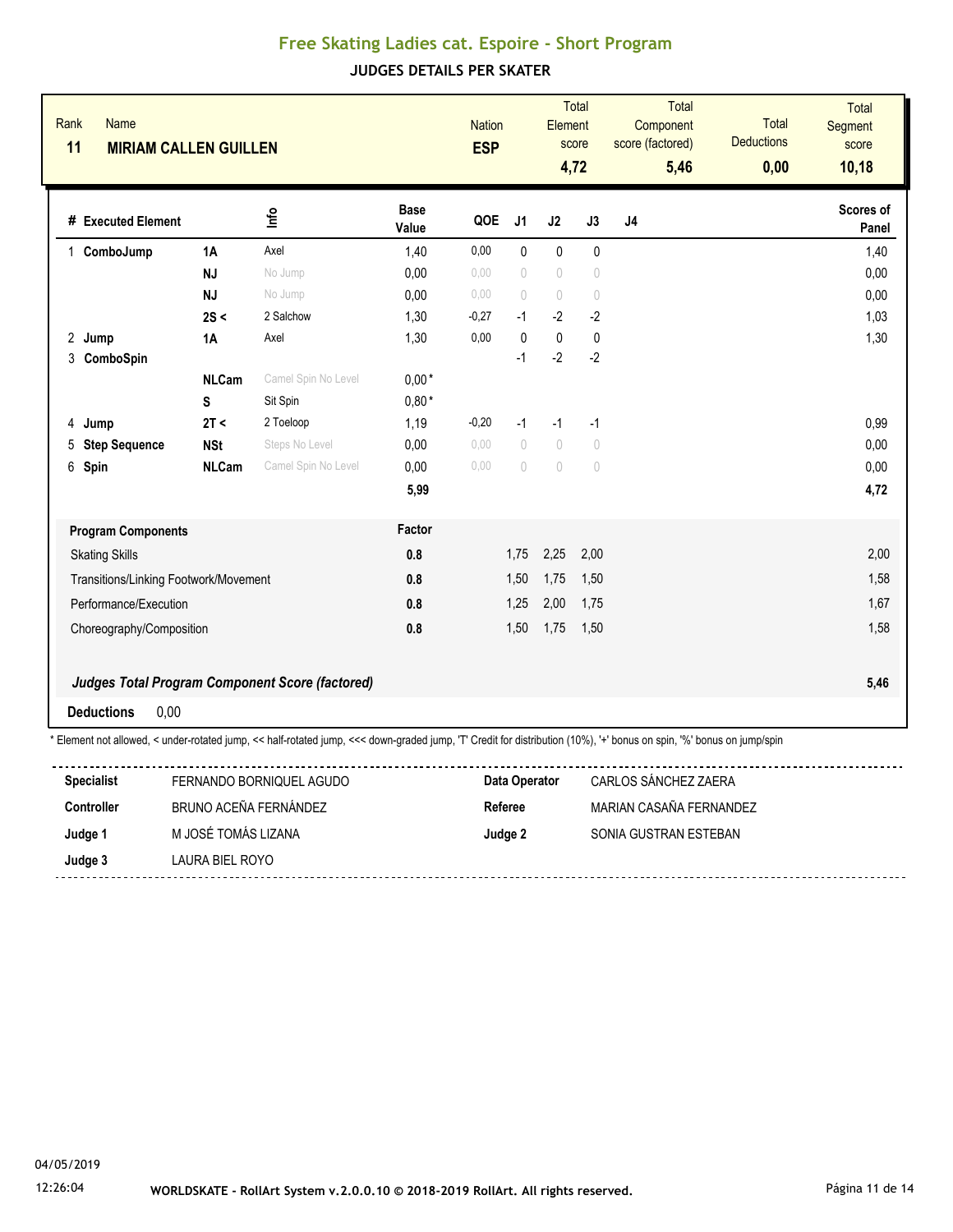| Rank<br>12 | <b>Name</b><br><b>ALICIA SOLER BELENGUER</b> |              |                                                                                                                                                                       |                      | <b>Nation</b><br><b>ESP</b> |                                  | Element                          | <b>Total</b><br>score<br>2,79    | <b>Total</b><br>Component<br>score (factored)<br>4,53 | <b>Total</b><br><b>Deductions</b><br>0,00 | <b>Total</b><br><b>Segment</b><br>score<br>7,32 |
|------------|----------------------------------------------|--------------|-----------------------------------------------------------------------------------------------------------------------------------------------------------------------|----------------------|-----------------------------|----------------------------------|----------------------------------|----------------------------------|-------------------------------------------------------|-------------------------------------------|-------------------------------------------------|
|            | # Executed Element                           |              | 울                                                                                                                                                                     | <b>Base</b><br>Value | QOE                         | J <sub>1</sub>                   | J2                               | J3                               | J4                                                    |                                           | <b>Scores of</b><br>Panel                       |
| 1          | Jump                                         | 1A <         | Axel                                                                                                                                                                  | 0,91                 | $-0,20$                     | $-1$                             | $-1$                             | $-1$                             |                                                       |                                           | 0,71                                            |
|            | 2 ComboSpin                                  |              |                                                                                                                                                                       |                      |                             | $-2$                             | $-3$                             | $-3$                             |                                                       |                                           |                                                 |
|            |                                              | <b>NLCam</b> | Camel Spin No Level                                                                                                                                                   | $0,00*$              |                             |                                  |                                  |                                  |                                                       |                                           |                                                 |
|            |                                              | <b>NLSit</b> | Sit Spin No Level                                                                                                                                                     | $0,00*$              |                             |                                  |                                  |                                  |                                                       |                                           |                                                 |
| 3          | Jump                                         | $2S \ll$     | 2 Salchow                                                                                                                                                             | 0,85                 | $-0,33$                     | $-2$                             | $-3$                             | $-2$                             |                                                       |                                           | 0,52                                            |
| 4          | ComboJump                                    | 1Lo          | Loop                                                                                                                                                                  | 0,96                 | 0,00                        | $\mathbf{0}$                     | $\pmb{0}$                        | 0                                |                                                       |                                           | 0,96                                            |
|            |                                              | <b>NJ</b>    | No Jump                                                                                                                                                               | 0,00                 | 0,00                        | $\begin{array}{c} \n\end{array}$ | $\sqrt{ }$                       | $\sqrt{ }$                       |                                                       |                                           | 0,00                                            |
|            |                                              | $2S \ll$     | 2 Salchow                                                                                                                                                             | 0,93                 | $-0,33$                     | $-2$                             | $-3$                             | $-2$                             |                                                       |                                           | 0,60                                            |
| 5          | <b>Step Sequence</b>                         | <b>NSt</b>   | Steps No Level                                                                                                                                                        | 0,00                 | 0.00                        | $\begin{array}{c} \n\end{array}$ | $\sqrt{ }$                       | $\sqrt{ }$                       |                                                       |                                           | 0,00                                            |
| 6          | Spin                                         | <b>NLCam</b> | Camel Spin No Level                                                                                                                                                   | 0,00                 | 0,00                        | $\circ$                          | $\begin{array}{c} \n\end{array}$ | $\begin{array}{c} \n\end{array}$ |                                                       |                                           | 0,00                                            |
|            |                                              |              |                                                                                                                                                                       | 3,65                 |                             |                                  |                                  |                                  |                                                       |                                           | 2,79                                            |
|            | <b>Program Components</b>                    |              |                                                                                                                                                                       | Factor               |                             |                                  |                                  |                                  |                                                       |                                           |                                                 |
|            | <b>Skating Skills</b>                        |              |                                                                                                                                                                       | 0.8                  |                             | 1,50                             | 1,25                             | 1,25                             |                                                       |                                           | 1,33                                            |
|            | Transitions/Linking Footwork/Movement        |              |                                                                                                                                                                       | 0.8                  |                             | 1,50                             | 1,75                             | 1,50                             |                                                       |                                           | 1,58                                            |
|            | Performance/Execution                        |              |                                                                                                                                                                       | 0.8                  |                             | 1,25                             | 1,50                             | 1,25                             |                                                       |                                           | 1,33                                            |
|            | Choreography/Composition                     |              |                                                                                                                                                                       | 0.8                  |                             | 1,50                             | 1,50                             | 1,25                             |                                                       |                                           | 1,42                                            |
|            |                                              |              | <b>Judges Total Program Component Score (factored)</b>                                                                                                                |                      |                             |                                  |                                  |                                  |                                                       |                                           | 4,53                                            |
|            | 0,00<br><b>Deductions</b>                    |              |                                                                                                                                                                       |                      |                             |                                  |                                  |                                  |                                                       |                                           |                                                 |
|            |                                              |              | * Element not allowed, < under-rotated jump, << half-rotated jump, <<< down-graded jump, 'T' Credit for distribution (10%), '+' bonus on spin, '%' bonus on jump/spin |                      |                             |                                  |                                  |                                  |                                                       |                                           |                                                 |

| <b>Specialist</b> | FERNANDO BORNIQUEL AGUDO | Data Operator | CARLOS SÁNCHEZ ZAERA    |
|-------------------|--------------------------|---------------|-------------------------|
| <b>Controller</b> | BRUNO ACEÑA FERNÁNDEZ    | Referee       | MARIAN CASAÑA FERNANDEZ |
| Judge 1           | M JOSÉ TOMÁS LIZANA      | Judge 2       | SONIA GUSTRAN ESTEBAN   |
| Judge 3           | LAURA BIEL ROYO          |               |                         |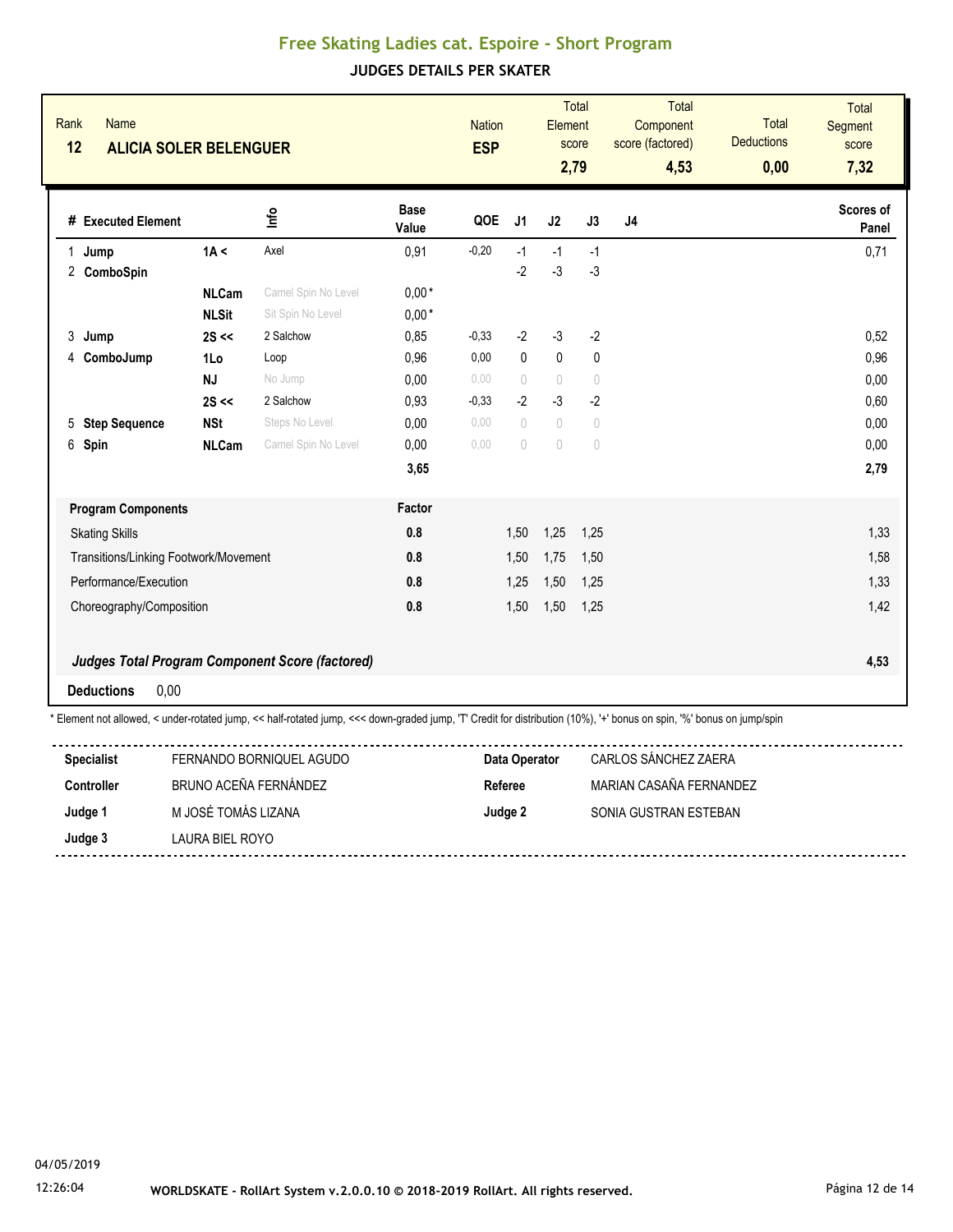| Rank<br><b>Name</b><br>13<br><b>ELSA RODRIGUEZ GUASCH</b>                                                                                                             |                   |                                                        |                            | <b>Nation</b><br><b>ESP</b> |                | Element                          | <b>Total</b><br>score<br>3,18 | Total<br>Component<br>score (factored)<br>3,53 | Total<br><b>Deductions</b><br>0,00 | <b>Total</b><br><b>Segment</b><br>score<br>6,71 |
|-----------------------------------------------------------------------------------------------------------------------------------------------------------------------|-------------------|--------------------------------------------------------|----------------------------|-----------------------------|----------------|----------------------------------|-------------------------------|------------------------------------------------|------------------------------------|-------------------------------------------------|
| # Executed Element                                                                                                                                                    |                   | ۴u                                                     | <b>Base</b><br>Value       | QOE                         | J <sub>1</sub> | J2                               | J3                            | J <sub>4</sub>                                 |                                    | Scores of<br>Panel                              |
| Jump<br>1                                                                                                                                                             | 1A <              | Axel                                                   | 0,91                       | $-0,30$                     | $-2$           | $-2$                             | $-2$                          |                                                |                                    | 0,61                                            |
| Jump<br>$^{2}$                                                                                                                                                        | 2S <              | 2 Salchow                                              | 1,19                       | $-0,37$                     | $-3$           | $-3$                             | $-2$                          |                                                |                                    | 0,82                                            |
| Spin<br>3                                                                                                                                                             | <b>NLCam</b>      | Camel Spin No Level                                    | 0,00                       | 0,00                        | $\bigcirc$     | $\begin{array}{c} \n\end{array}$ | $\bigcirc$                    |                                                |                                    | 0,00                                            |
| 4 Step Sequence                                                                                                                                                       | <b>NSt</b>        | Steps No Level                                         | 0.00                       | 0.00                        | $\bigcap$      | $\begin{array}{c} \n\end{array}$ | $\sqrt{ }$                    |                                                |                                    | 0,00                                            |
| ComboJump<br>5                                                                                                                                                        | 1A <              | Axel                                                   | 0,98                       | $-0,23$                     | $-1$           | $-2$                             | $-1$                          |                                                |                                    | 0,75                                            |
|                                                                                                                                                                       | <b>NJ</b>         | No Jump                                                | 0,00                       | 0,00                        | $\bigcap$      | $\theta$                         | $\overline{0}$                |                                                |                                    | 0,00                                            |
|                                                                                                                                                                       | 2S <              | 2 Salchow                                              | 1,30                       | $-0,30$                     | $-2$           | $-2$                             | $-2$                          |                                                |                                    | 1,00                                            |
| 6 ComboSpin                                                                                                                                                           | <b>NLCam</b><br>S | Camel Spin No Level<br>Sit Spin                        | $0,00*$<br>$0,96*$<br>5,34 |                             | $-1$           | $-1$                             | $-2$                          |                                                |                                    | 3,18                                            |
|                                                                                                                                                                       |                   |                                                        |                            |                             |                |                                  |                               |                                                |                                    |                                                 |
| <b>Program Components</b>                                                                                                                                             |                   |                                                        | Factor                     |                             |                |                                  |                               |                                                |                                    |                                                 |
| <b>Skating Skills</b>                                                                                                                                                 |                   |                                                        | 0.8                        |                             | 1,50           | 1,25                             | 1,25                          |                                                |                                    | 1,33                                            |
| Transitions/Linking Footwork/Movement                                                                                                                                 |                   |                                                        | 0.8                        |                             | 1,25           | 1,00                             | 1,00                          |                                                |                                    | 1,08                                            |
| Performance/Execution                                                                                                                                                 |                   |                                                        | 0.8                        |                             | 1,00           | 1,00                             | 1,00                          |                                                |                                    | 1,00                                            |
| Choreography/Composition                                                                                                                                              |                   |                                                        | 0.8                        |                             | 1,00           | 1,00                             | 1,00                          |                                                |                                    | 1,00                                            |
|                                                                                                                                                                       |                   | <b>Judges Total Program Component Score (factored)</b> |                            |                             |                |                                  |                               |                                                |                                    | 3,53                                            |
| <b>Deductions</b><br>0,00                                                                                                                                             |                   |                                                        |                            |                             |                |                                  |                               |                                                |                                    |                                                 |
| * Element not allowed, < under-rotated jump, << half-rotated jump, <<< down-graded jump, 'T' Credit for distribution (10%), '+' bonus on spin, '%' bonus on jump/spin |                   |                                                        |                            |                             |                |                                  |                               |                                                |                                    |                                                 |

| <b>Specialist</b> | FERNANDO BORNIQUEL AGUDO | Data Operator | CARLOS SÁNCHEZ ZAERA    |
|-------------------|--------------------------|---------------|-------------------------|
| <b>Controller</b> | BRUNO ACEÑA FERNÁNDEZ    | Referee       | MARIAN CASAÑA FERNANDEZ |
| Judge 1           | M JOSÉ TOMÁS LIZANA      | Judge 2       | SONIA GUSTRAN ESTEBAN   |
| Judge 3           | LAURA BIEL ROYO          |               |                         |